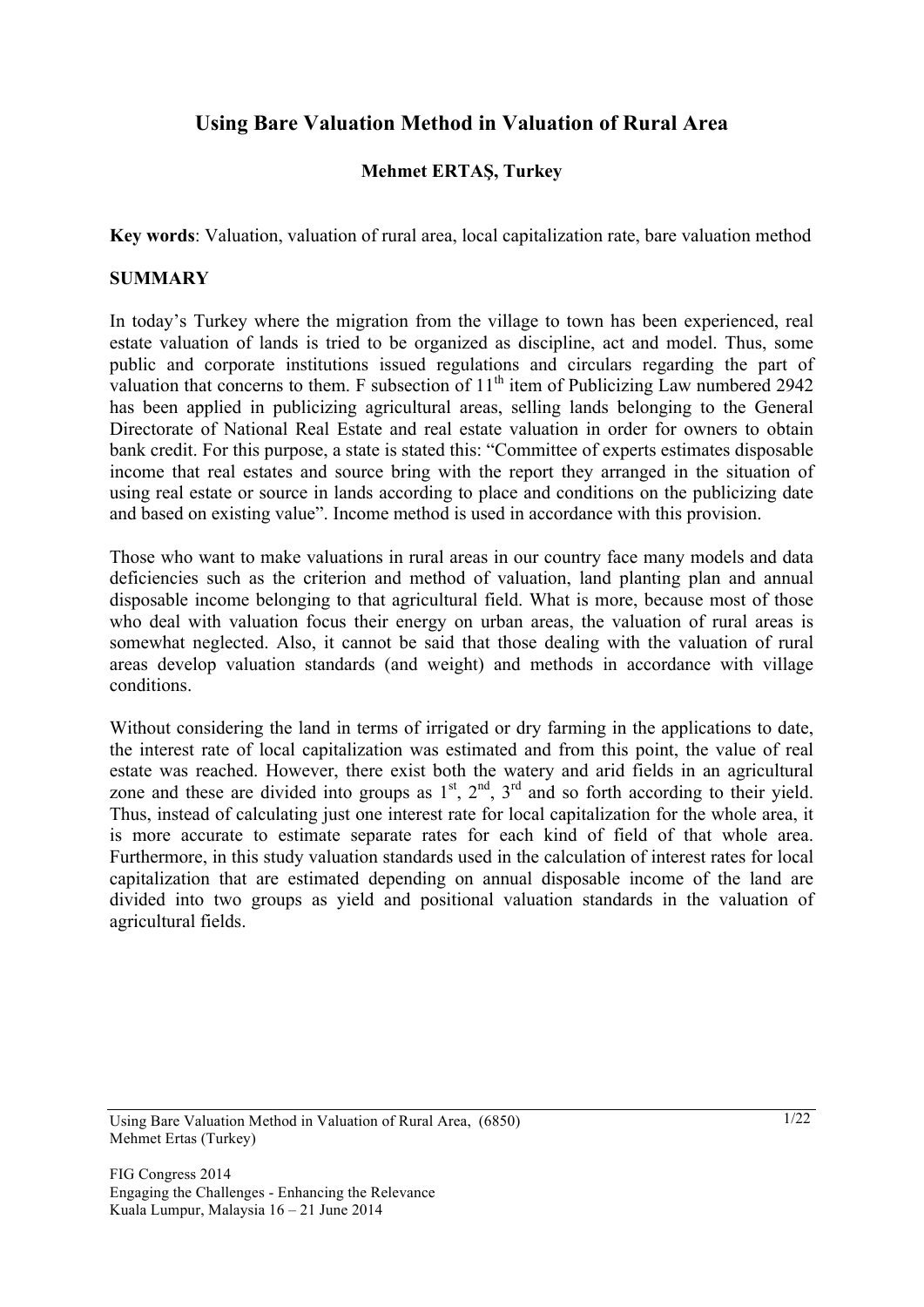# **Using Bare Valuation Method in Valuation of Rural Area**

## **Mehmet ERTAŞ, Turkey**

### **1. INTRODUCTION**

In our country where population is gravitating to towns, food consumption is increasing, urban lands are continuously spreading into agricultural lands, application of agricultural insurance is being common, bank credits have started to be received using agricultural lands as collaterals and public lands are being sold to their users, valuation of rural areas has began to gain importance. The market for rural land is further developed because foreign capital has bought large lands from some Anatolian regions for agricultural purpose which increased the importance of this subject more.

In our country, the real estate valuation of rural area in the urban and agricultural fields has gained importance since the beginning of 1990 when liberal economy began to be applied. The real estate valuation in urban areas has been considerably organized in terms of criteria and*weight, and methods and modeling*(url-1). The reasons for this are:

- **a)** That the scientists (Aclar, Demir, Cagdas, Erkan and et al.) who began academically studies about this smatter in the 1970's care about only the urban areas,
- **b)** The rapid urbanization,
- **c)** The liberal economy order,
- **d)** The great construction firms,
- **e)** The Administration of Housing Development and
- **f)** The foreign capital.
- The real estate valuation has become a current issue generally in the urban areas but it has been ignored in the agricultural areas in our country. The reasons for this are:
- **a)** That much more lands are needed in the urban because the migration to the urban increases (The urban population was 79% while it was in 2000 was 62%) (url-3) and because of this reason the dynamism of real estate in the urban is more than in the village.
- **b)** That the groups of purchasers and sellers in the urban have a wide range while those who are in the village have a narrow range.
- **c)** The lack of the independence of importation and the encouragement.

Because of these three basic reasons, the real estate valuation in the agricultural fields has been applied in bank hypothec and credit facilities, the selling of the government lands more than the selling among the individuals. However, in the recent year because of some reasons such as the increasing in the facilities of banking and credit, the selling of the government lands, corporatizations, the large farm owners' investments in the technology, the real estate valuation of the agricultural fields has also gained importance (Eves, 2004).

With the increase in World population, the number of people needing to have adequate andbalanced nutrition is increasing. This increase comes with technological developments in agriculture and also the necessity for reclamation. New agricultural areas are areas that have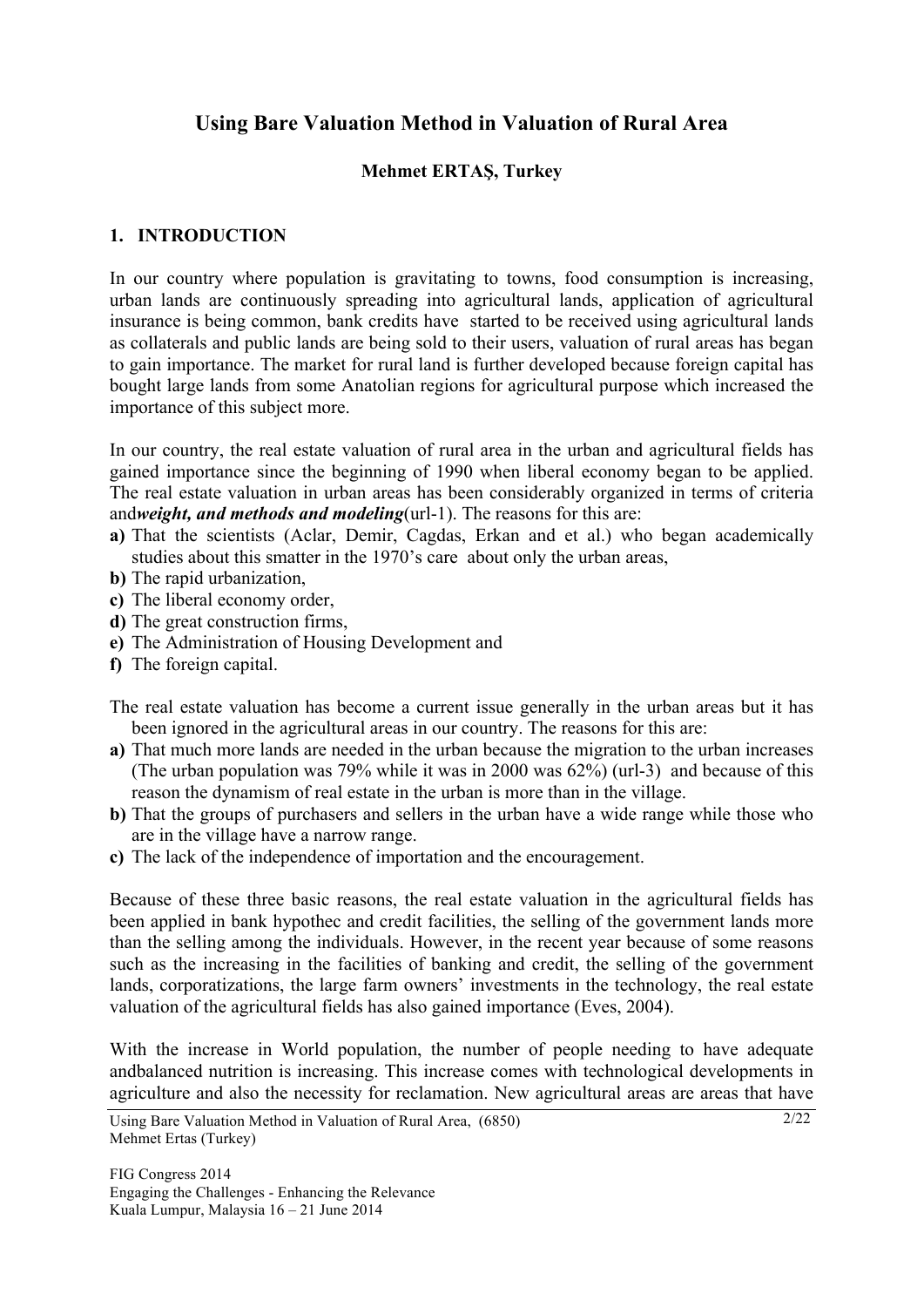lost their forest features and are owned by government or those which are in village lands or around them, have not been planted previously and which have been used as threshing field or meadow land. In recent years, the selling of these lands has been brought to the agenda and the General Directorate of National State has sold public domains and lands to the users and interested purchasers. It has made possible the valuation of sold real estate's using **the method of income capitalization interest** (url-1).

# **2. REAL ESTATE VALUATION**

The global definition of real estate valuation is to determine the potential transaction cost at a particular moment in a real estate market without considering the unusual and personal behaviors by using one of the valuation methods that is appropriate for the situation of real estate. Valuation of real estate is made via one or more of comparison, income and cost methods of valuation (Seele, 1987). As for agriculture fields, income method are applied as a legal obligation (The Expropriation Law and General Directorate of National Estate Annunciation numbered 312). This method is based upon principle of the arithmetic average of one-year net income of lands on an agricultural area to achieve their capital values.

The most difficult point in the valuation of rural area is to determine the interest ratio of local capitalization. Because of the difficulty of obtaining necessary data, information insufficiencies this ratio can change from region to region, from area to area and even in a village since in a village where topography, dominant wind direction and ecology may change the yield of land because they affect depth of soil and its potential of being irrigated.

# **3. CAPITALIZATION INTEREST RATIO AND CALCULATION**

Interest is the cost paid to capital owner in return for using a specific quantity of capital over a specific period of time. Local capitalization interest rate is the right for using capital invested in land (Cagdas, 2007). The rate of one-year net income of land to its value is called as *capitalization interest rate.* That is to say, it is the rate of net income's meeting the capital value.

For local capitalization interest rate, market bank deposit interest rate can be used. However;

**a)** If national income is under 25,000 \$,

**b)** Long-term average of inflation is above 5%,

**c)** Rate of rural population is above 10%

bank deposit interest rate cannot be used because the markets of such countries may be easily affected by any conjectural movements such as the market, industry and real estate and this may cause speculations. In such a situation, separate rate needs to be calculated for each agriculture area.

In calculating the capitalization interest rate in a rural area, this formula exists(Mulayim, 2008):

Using Bare Valuation Method in Valuation of Rural Area, (6850) Mehmet Ertas (Turkey)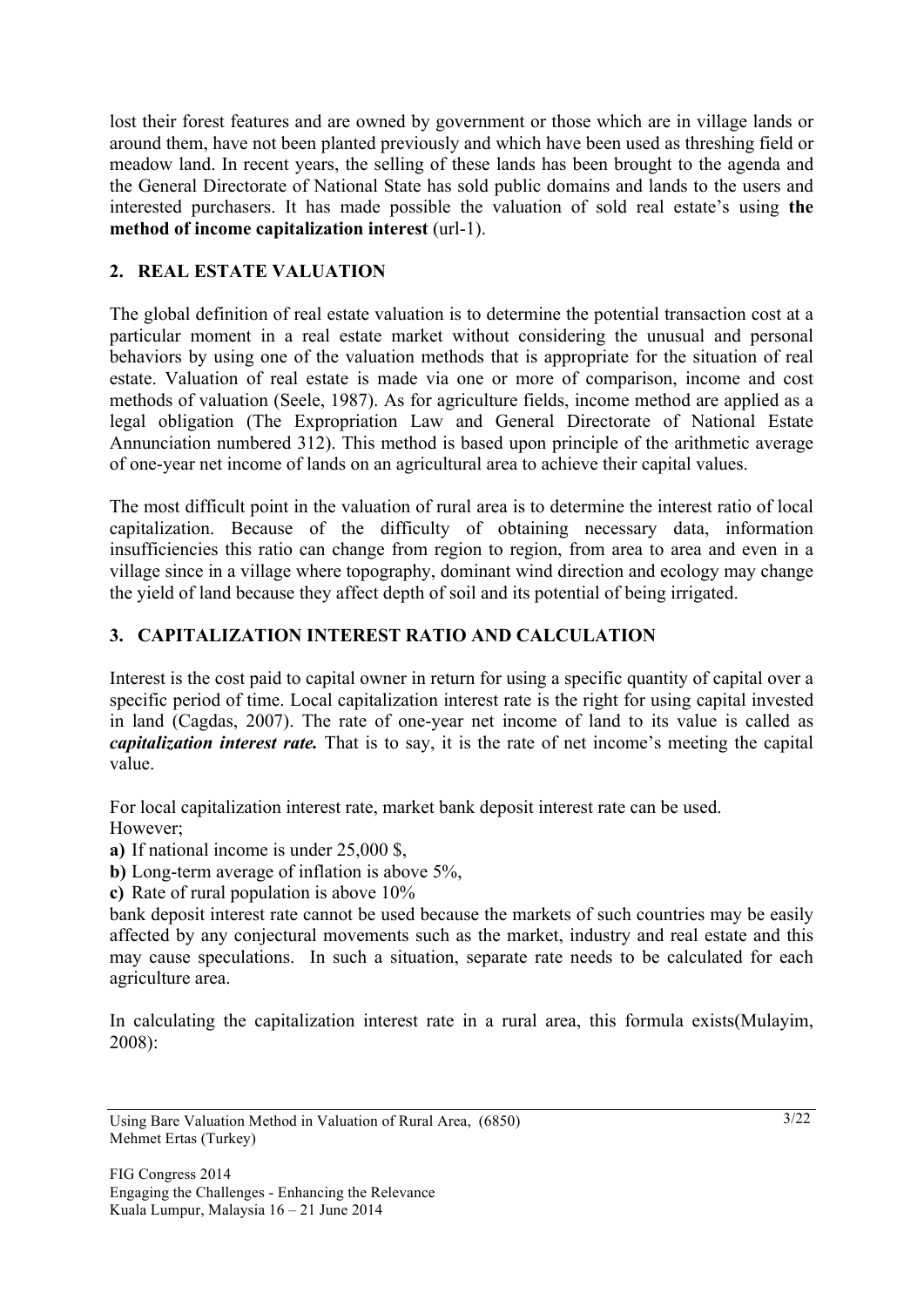$$
k = \frac{\left[\frac{G_1}{D_1} + \frac{G_2}{D_2} + \frac{G_3}{D_3} + \dots + \frac{G_n}{D_n}\right]}{\left[n\right]}
$$
(1)

In this formula, G is one-year's net income, D is the value of land and n is the number of comparison lands. Using this formula, all the lands in a village are assumed to be similar regarding positional and yield. Thus, only one capitalization rate calculation can be made for all land inone. This rate may be applicable in adjacent villages.

However, this argument is not automatically correct because sale values of lands even having the same yield power in a village may differ considerably. The reason of this is the positional superiority of lands compared to each other. For this reason in an agricultural field, considering the facts that there are lands having

- **a)** Different yield power and
- **b)** Different positional superiorities, not only one but a few local capitalization rates should be calculated (Ertas, 2013).

Because of such reasons, all the lands of the village cannot be accepted as equal in terms of yield and positional in the same group. Instead of this, after all the lands are evaluated without *land valuation points (ADP=LVP)* and they become "bare", the capitalization interest rates of the arid and watery lands in their own classes should be calculated. Because the capitalization rates without the values are calculated with the selling prices, this method is called as *"the bare valuation method".* 

A rural area should be classified according to its characteristics and the potential for land use in Table 1 (Ertas, 2011) and each class should be divided into two major groups: irrigated and arid. Whichever class the agricultural area includes, local capitalization rates of those classes should be calculated.

| <b>Criterion</b>   | 1 <sup>st</sup> Class Land              | $2nd$ Class Land                                                                                          | $3rd$ Class Land                                                                |
|--------------------|-----------------------------------------|-----------------------------------------------------------------------------------------------------------|---------------------------------------------------------------------------------|
| Gradient $(\% )$   | $0 - 2$                                 | $2 - 4$                                                                                                   | $4 - 6$                                                                         |
| Structure          | Loamy                                   | Clayey                                                                                                    | Sandy                                                                           |
| Depth (cm)         | $+90$                                   | $90 - 50$                                                                                                 | $50 - 25$                                                                       |
| Water conductivity | Late absorption                         | Medium absorption                                                                                         | Early absorption                                                                |
| Physical feature   | Dark brown<br>materials and iron oxide) | Light brown<br>(having high level of organic (having medium level of organic<br>materials and iron oxide) | Stony (grey-white)<br>(having low level of organic<br>materials and iron oxide) |
| Erosion            | Not exposured                           | Medium exposured                                                                                          | Exposured                                                                       |

| Table 1: The classification table according to the potential of land use |
|--------------------------------------------------------------------------|
|--------------------------------------------------------------------------|

After this, land planting schemes of available classes in village should be determined and their product yields, product costs, annual average net incomes and sale values should be found.Information such as about the planning of land planting, the yield of the crops, the selling prices and unit costs of the crops can be provided from various institutions For this, institutions suggested on Table 2 should be utilized (Cagdas, 2007).

Using Bare Valuation Method in Valuation of Rural Area, (6850) Mehmet Ertas (Turkey)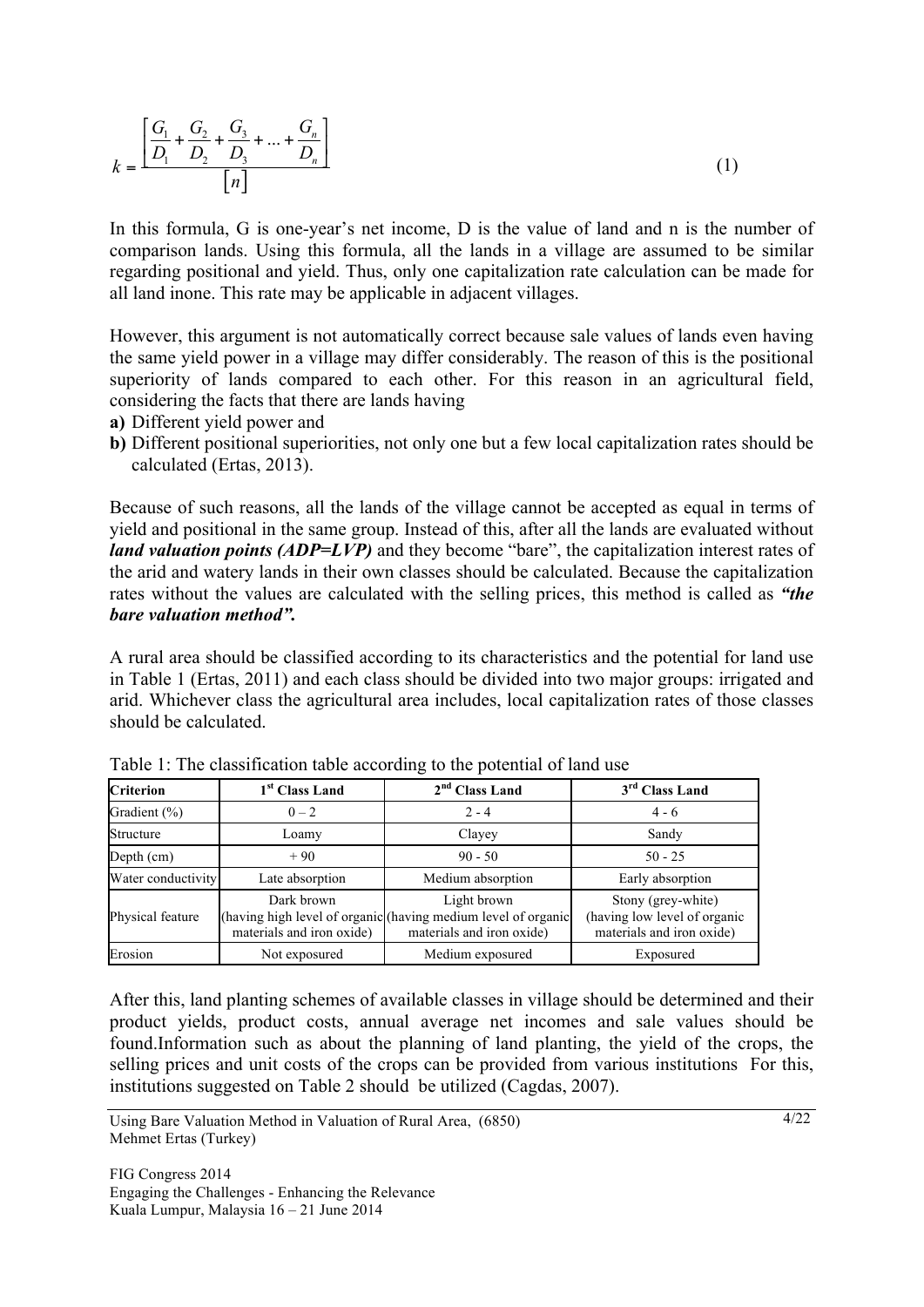Product sale prices in the research working area were taken from the District Directorate of Agriculture and Agriculture Market. For product yields, product costs data of the District Directorates of Agriculture were used. The land sale prices, they were obtained from the Real Estate Commissioners and the Directorate of National Real Estate.

| <b>Product Sale Prices (TL/kg)</b><br>The District Directorate of<br>Agriculture,<br>The Soil Products Office,      | Product yields (kg/daa)<br>The Provincial/District<br>Directorates of Agriculture,<br>The Turkish Statistical                                                                                                                                     | Product costs (TL/daa) (TL/kg)<br>• The Provincial/District<br>Directorates of Agriculture,<br>• The Agricultural Credit                                                                                                                                             |
|---------------------------------------------------------------------------------------------------------------------|---------------------------------------------------------------------------------------------------------------------------------------------------------------------------------------------------------------------------------------------------|----------------------------------------------------------------------------------------------------------------------------------------------------------------------------------------------------------------------------------------------------------------------|
| The Chamber of Agriculture<br>Engineers,<br>The Chambers of Commerce                                                | Institute,<br>The Chamber of Agriculture<br>Engineers                                                                                                                                                                                             | Cooperatives                                                                                                                                                                                                                                                         |
| and Industry,<br>The Agriculture Markets,<br>The Directorates of<br>$\bullet$<br>Marketplace,<br>The Municipalities | Land sale prices and dates<br>• The Real Estate Registration<br>Office (sales over last three<br>years),<br>The Directorate of National<br>$\bullet$<br>Real Estate,<br>The Municipalities,<br>٠<br>The Real Estate<br>$\bullet$<br>Commissioners | <b>Other information</b><br>• The Data of Turkish Statistical<br>Institute (Consumer price index,<br>inflation, etc.)<br>The Individual Works regarding<br>٠<br>to local price changes)<br>Other economical indicators<br>The Results of expropriation<br>٠<br>works |

Table 2: The institutions where the data are provided

Local capitalization interest rate should also be calculated after the net income is calculated (Aclar, 2002). According to this,

#### **a) Gross income calculation (TL/daa)**

- Gross income (main product) = average yield (kg/daa) x product price (TL/kg)
- Gross income (side product) = average yield (kg/daa) x product price (TL/kg)
- Total gross income  $=$  gross income (main product)  $+$  gross income (side product)

## **b) Net income calculation (TL/daa)**

• Net income  $(G)$  = total gross income – production costs

## **c) Capitalization rate calculation**

• Local capitalization rate can be calculated with this cohesion:  $k = \frac{G}{D}$  (2)

## **4. LOCAL VALUATION CRITERIA**

All of the criteria used in valuation of rural area can be lined up like this (Eves, 2004/ Mulayim, 2008/url-2):

- **a)** The potential of producing new parcel,
- **b)** The size of the land,
- **c)** Overflow of urban or village population,
- **d)** The cadastre,
- **e)** Population density,

FIG Congress 2014 Engaging the Challenges - Enhancing the Relevance Kuala Lumpur, Malaysia 16 – 21 June 2014

5/22

Using Bare Valuation Method in Valuation of Rural Area, (6850) Mehmet Ertas (Turkey)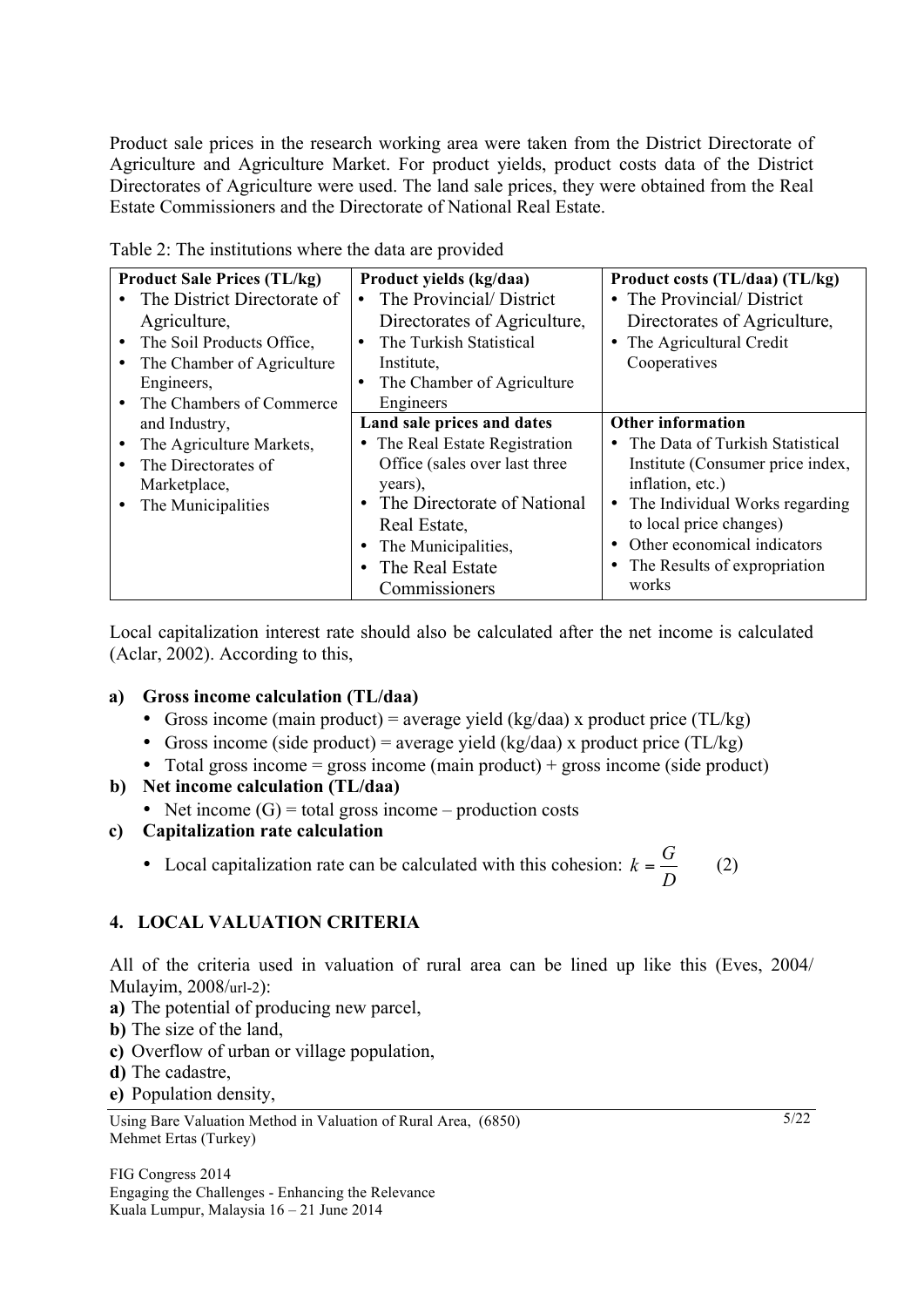- **f)** Convenience of purchase and sale,
- **g)** Convenience of transportation,
- **h**) Structures and equipments,
- **i)** The closeness to urban or town,
- **j)** The potential for irrigation,
- **k)** The planning of land planting,
- **l)** Regional product diversities,
- **m)**The potential of land use,
- **n)** The shape of the land,
- **o)** The closeness to forest boundary,
- **p)** The presence of wild animals (pigs, mice, moles)
- **q)** The degree of consolidate
- **r)** Source of agricultural laborer,
- **s)** Presence of meadow land.

However, we can divide these criteria can be divided into two main groups. These are:

- **a)** *Yield* criteria affecting the quantity of product given from the land
- **b)** *Positional* criteria affecting locational value of land

Because positional and yield criteria affect the value of products together, they affect the capitalization interest rate directly or indirectly and this affects unit value of land (Ertas, 2008).

There are twenty-one criteria listed above but some of these criteria have no mathematical equivalent (Ertas, 2013).

## **4.1 Yield Criteria**

As yield criteria

- **a)** The size of land, the potential of producing new parcel,
- **b)** Structures and equipments that it has,
- **c)** The potential for irrigation,
- **d)** The planning of land planting,
- **e)** Regional product diversities,
- **f)** The potential of land use,
- **g)** The shape of land,
- **h)** The closeness to forest boundary,
- **i)** Presence of wild animal,

can be taken.

#### 4.1.1 The size of land and the potential of producing new parcel  $(k_{bvoii})$

Because agriculture land is a field of occupation that is made via economical and physical

 $6/22$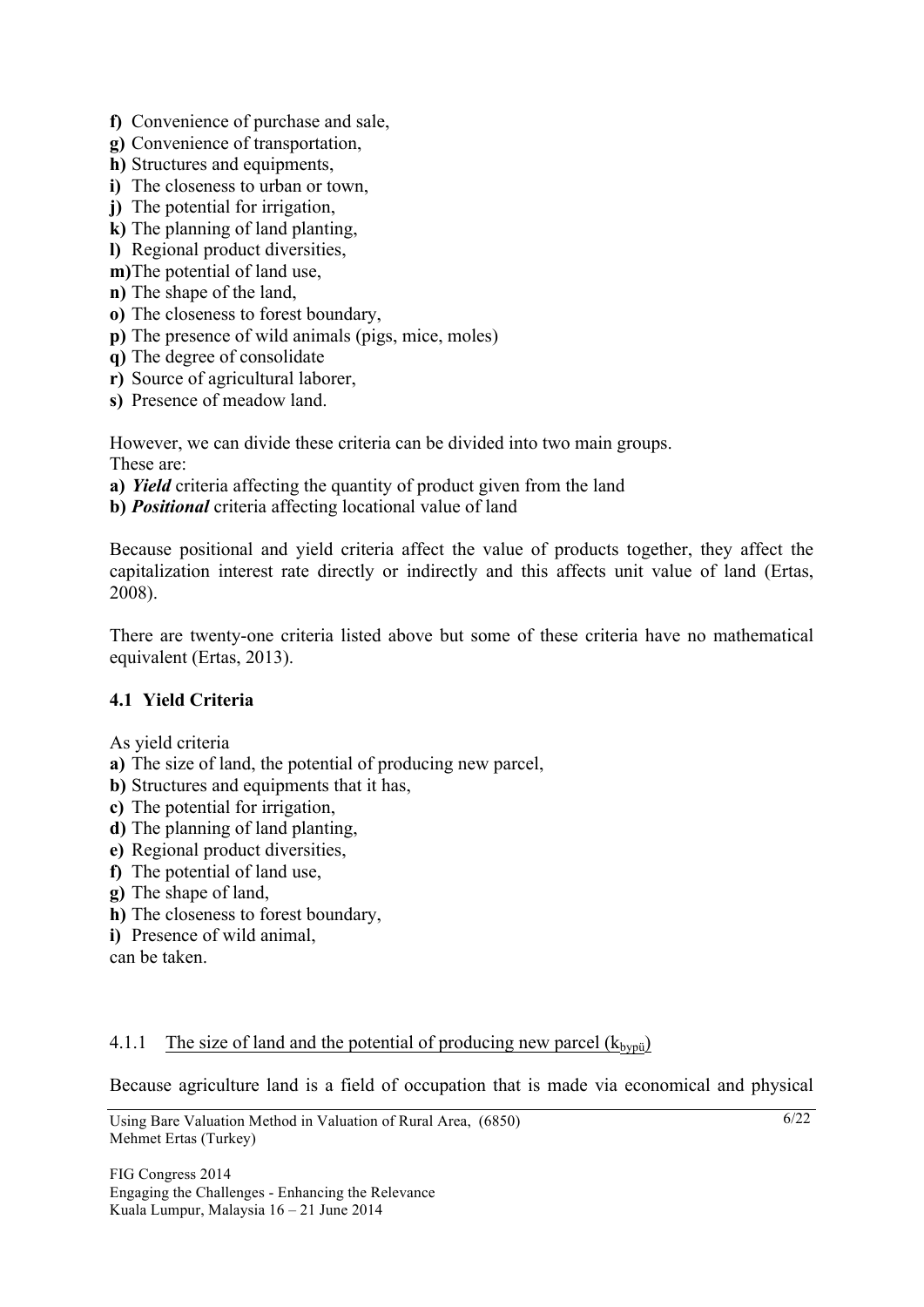contributions of family members, the land should be inherited from the owner after death by the family members in order for their land-based livelihood. To continue in this respect, the potential of land to produce big and new parcel should also be much. For this the criterion (according to The Consolidation Law numbered 3083) is the quantity of *distribution norm* calculated for each consolidation area. This size is about 49 daa in irrigable lands in  $1<sup>st</sup>$  class lands for Konya and 188 daa in arid fields. Thus, in order that each land produced is not smaller than these quantities, land should be 49 daa or the multiples of 188 daa according to its being irrigable and arid. According to this, for each parcel produced, the following formula can be used;

$$
k_{bypii} = \frac{\mathcal{Q}}{\mathcal{L}} \sum_{j=1}^{M} \frac{1}{\mathcal{L}} \tag{3}
$$

### 4.1.2 The structures and equipments that it has  $(k_{yd})$

We can identify these structures and equipments as:

- Electrical installations,
- Drainage facilities,
- Storage and
- Dwelling.

Presence of these increases the yield and quality of product by easing harvest. For a land having these structures and equipments in them, costs of these structures and equipments are calculated and after depreciations are taken away, the value obtained is divided by remaining Presence/ life  $(D<sub>vd</sub>)$ . This division value is divided by whole field (in daa unit) and multiplied by 0.10.

$$
k_{yd} = \frac{D_{yd}}{f_p} \, x \, 0.10 \tag{5}
$$

#### 4.1.3 The potential for irrigation  $(k_{so})$

300 liters of raining for each year occur in the Middle Anatolian Region. The irrigation network of the lands is supplied sometimes by the government and sometimes by the owners. For this reason, the potential for irrigation is an important criterion. It is an important criterion. Agriculture with water or without accessing to water in a land directly affects planting. Because when agriculture without water is possible in a land from the same class, planning of land planting is applied as: **planning of land planting: wheat + barley + fallow= 3 years** and when agriculture with water is made, it is applied as: **planning of land planting: sugar beet + sun flower (or corn) + wheat + barley = 4 years.** In agriculture without irrigation, one year of three years is fallowing and the other two years land can be planted with cereals whose market value is low whereas in irrigated agriculture, 4 full years pass and according to cereals sugar beet, sun flower (or corn) whose market price is at least double. According to the experieces obtained by expert applications (from court orders), for the

Using Bare Valuation Method in Valuation of Rural Area, (6850) Mehmet Ertas (Turkey)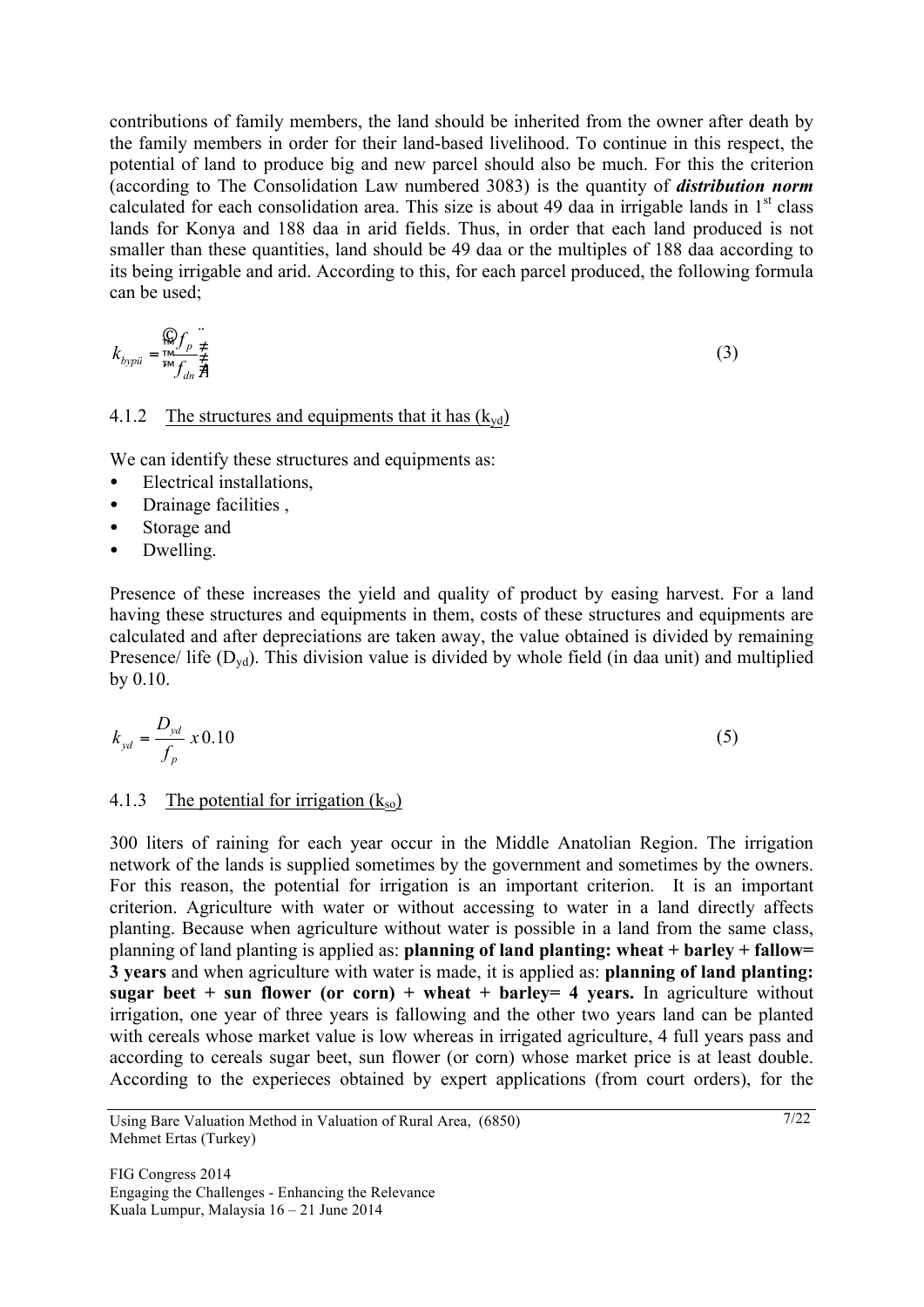potential for irrigation, a transition coefficient can be shown in Table 3.

| <b>Index</b>               | Watery   Point |  | Arid | <b>Point</b> |  |  |  |  |  |  |
|----------------------------|----------------|--|------|--------------|--|--|--|--|--|--|
| 1 <sup>st</sup> Class Land | 800            |  | 240  |              |  |  |  |  |  |  |
| 2 <sup>nd</sup> Class Land | 350            |  | 130  |              |  |  |  |  |  |  |
| 3 <sup>rd</sup> Class Land | 140            |  | 100  |              |  |  |  |  |  |  |

Table 3: Transformation indexes according to the classes of land

# 4.1.4 Planning of land planting and regional product diversity  $(k_{\text{enic}})$

Planting of crops It depend upon regional planting habits, geography and farmers' knowledge. It is very important in Marmara, Aegean and Mediterranean because with an appropriate planting planning, three products can be produced. In the Central Anatolian Region, where industrial production or fruit growing is possible, planting cereals shows itself as unprofitable lost. From this respect, the one appropriate product type for the region of planning of land planting should be used because it has effect of increasingly on annual net income. For instance, because Cumra Plain and Celtik Plain of Konya are more fertile and have a better quality soil compared to their surroundings (Sarayönü and Altınekin Plains), their range of products is extensive. In these places, sugar beet, sunflower, wheat, barley are grown but rarely vegetables such as potato, onions, orchard and fruit growing are commonly made. In this respect, if regional product diversity is possible, 10 points and if it is not only, 5 points are given.

# 4.1.4 The potential of land use  $(k_{akk})$

In this system, land is defined according to criteria of gradient, structure, depth, water conductivity, physical feature, erosion. All these criteria contribute to *the potential of land use.* Thanks to this formation, agricultural lands can be grouped as the  $1<sup>st</sup>$  class,  $2<sup>nd</sup>$  class and  $3<sup>rd</sup>$  class lands. In terms of valuation, this classification is sufficient. We can form criteria mentioned above and limit values as in Table 1.

# 4.1.5 The shape of land  $(k_b)$

Because the corners of land are sinuous, loss of plough able lands exist much because tractor cannot easily maneuver and come close to property boundary. Thus the areas of the field that cannot be planted increases. Thus, the field of

|  |  | The field that cannot be planted $= 0.50 x$ Parcel circumference | (6) |
|--|--|------------------------------------------------------------------|-----|
|--|--|------------------------------------------------------------------|-----|

cannot be planted. Here comes this question: what is the size of the ideal land? For this, a series of *golden ratios* comes to our minds that exists in nature and human body and creates esthetical appearance in creatures. In this series, rate of the latter term to the former term is about  $1.60$ 

From here, we can make this determination; *land should be rectangular geometrically and the rate of 1.60 should exist among its sides.* After this comment, we can form weight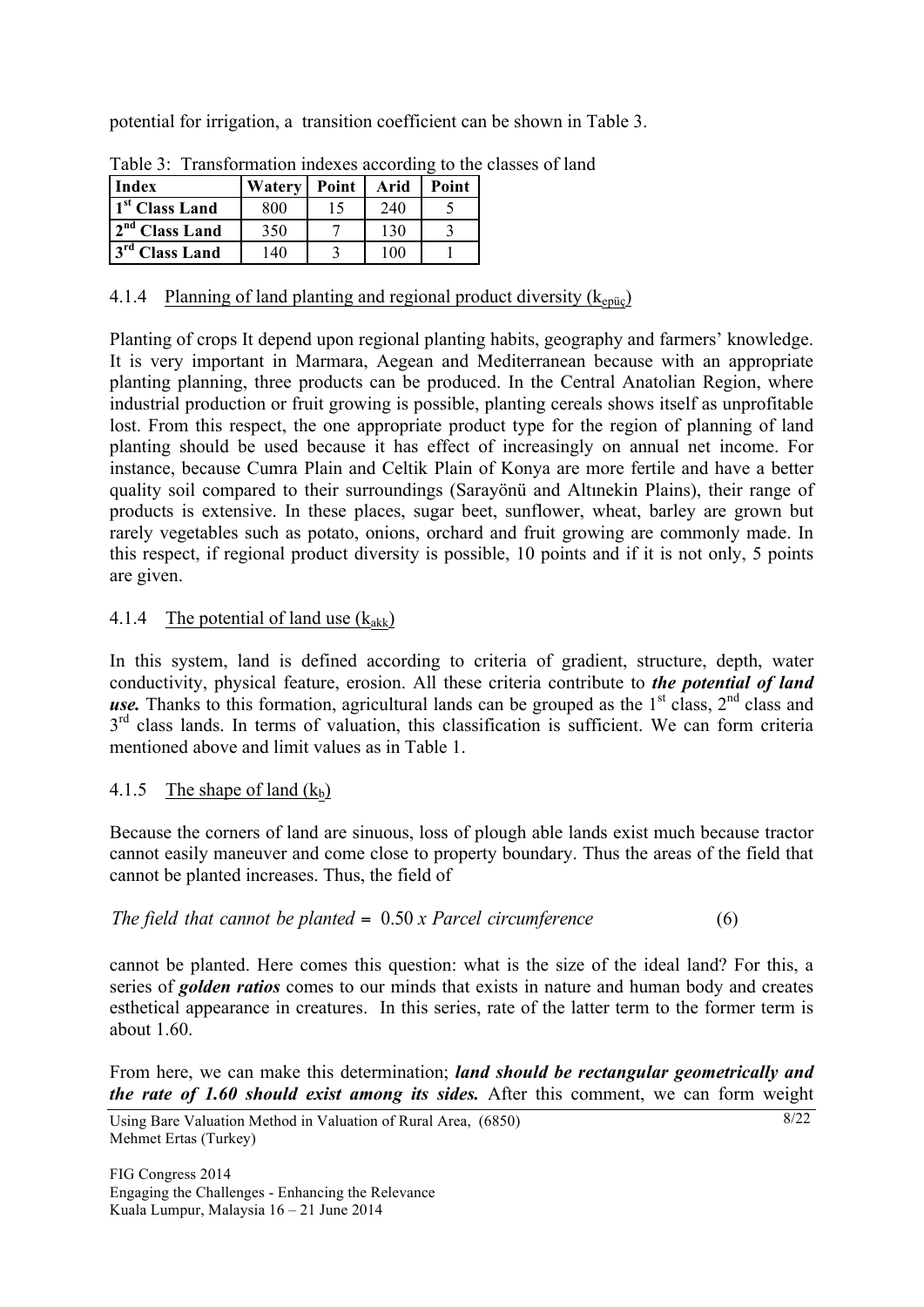criterion like this:

 $f_i = a^2.1, 6$  and if we accept  $f_i = f_p$ , ideal *a* dimension of land is found. From here,  $f_p = a^2.1,6$  and if *a* is pulling out, this is found:  $a = \sqrt{\frac{f_p}{1.6}}$  $f_{\scriptscriptstyle p}$  $a = \sqrt{\frac{J p}{16}}$ . The circumference of ideal land is  $C_i = a + 1.6a + a + 1.6a = 5.2a$ . If *a* is placed in  $C_i$ , it is like this:  $C_i = 5.2 \sqrt{\frac{J_p}{1.6}}$ *p*  $C_i = 5.2 \sqrt{\frac{f_p}{1.6}}$ . From here, shape criterion of land is calculated as like this: 5.2  $\frac{1.65}{x}$   $\frac{x}{5}$ *p b p f*  $k_{h} = -\frac{100}{x}$   $x = \frac{100}{x}$ *C*  $\left( \begin{array}{c} \begin{array}{c} \end{array} \right) f_n \end{array}$  $\frac{5.2\sqrt{\frac{9}{1.65}}}{1.65}$  $=-\frac{1000}{G}$  $\begin{vmatrix} & & & \\ & & C_n & \\ & & & \end{vmatrix}$ ⎜ ⎟  $\langle \qquad \rangle$ (7)

# 4.1.6 Closeness to the forest boundary and the presence of wild animal  $(k_{osvh})$

This closeness comes with two threats. The first one is that the forest shelters wild animals harming products such as mice, pigs, moles. The total cost of expenses for agricultural pesticides and traps  $(D_{vh})$  is divided by the total field as "daa" and the result gets in the transaction as "-". The second one is the extending of the forest boundaries with the legal regulations. This caauses you to lose your land with publicization.

However, the forest can be useful because it creates a natural environment. For instance, you do not have to struggle against the wheatworms such as stink bugs because in the forest birds such as sparrows and starlings live. From this respect, the closeness to the forest boundary and the presence of the wild animals are useful.

$$
k_{\text{osph}} = -\frac{D_{\text{yh}}}{f_p} \tag{8}
$$

## **4.2 Positional Criteria**

Positional criteria are

- **a)** Overflow population of urban areas,
- **b)** Population density,
- **c)** Convenience of purchase and sale,
- **d)** Convenience of transportation,
- **e)** Closeness to the urban areas,
- **f)** Source of agricultural laborers and
- **g)** Presence of meadow lands.

## 4.2.1 Overflow population of urban and town  $(k_n)$

According to The Metropolitan Municipality Law (numbered 5216) places whose central population is over 750000 are accepted as *metropolis.* Thus, this criterion is important for the agricultural fields around metropolis. Overflow of urban population is actually the criteria for

```
Using Bare Valuation Method in Valuation of Rural Area, (6850)
Mehmet Ertas (Turkey)
```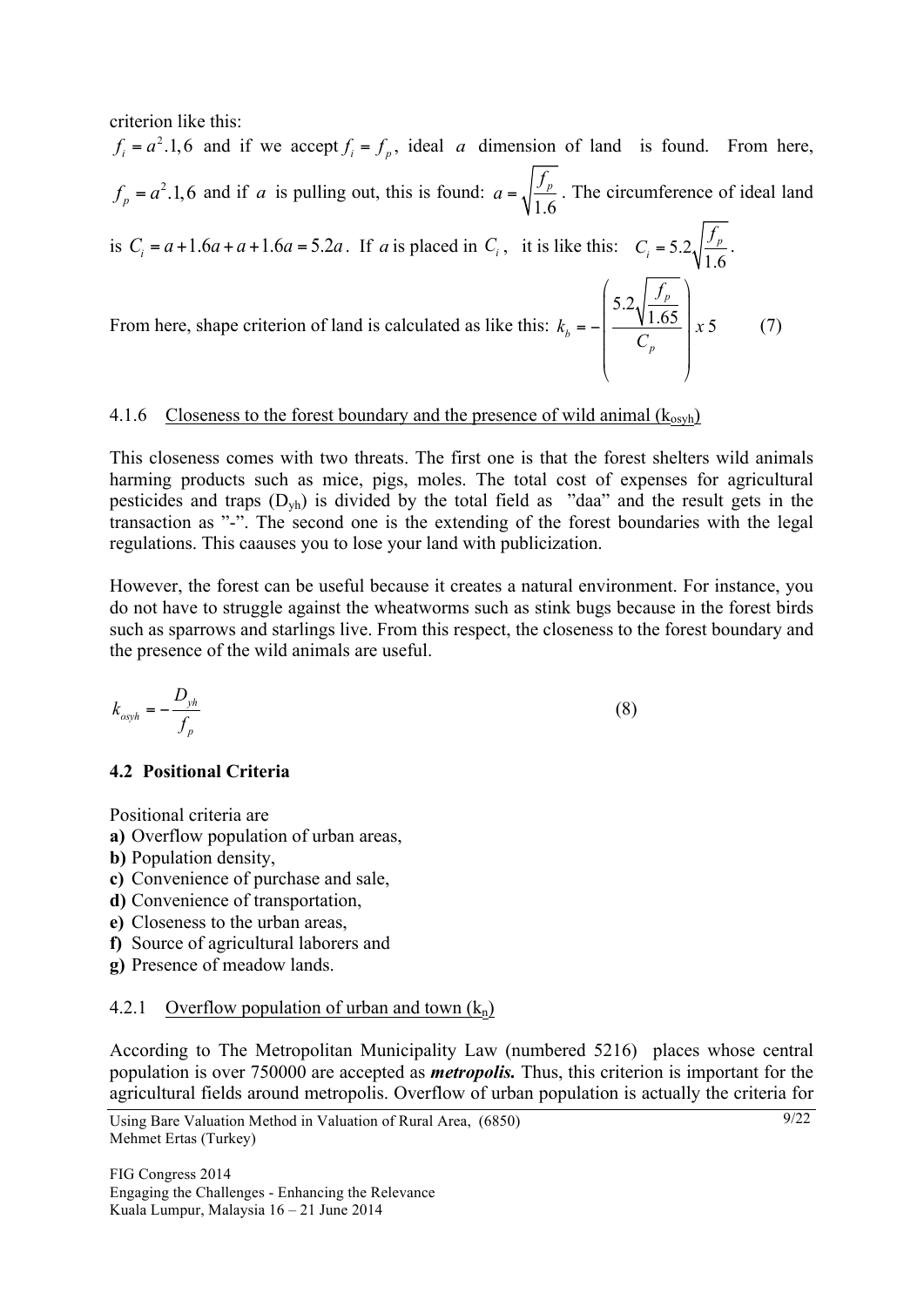that this land will one day become urban land (unprocessed zoning land) but how many years later? As the urban population increases, it threatens agricultural areas around to become urban lands (Killing, 2007). The mathematical weight of this depends upon conjecture.

## 4.2.2 Population density  $(k_{ny})$

The larger the population of the village where the land exists is, the easier the agriculture is in the village. As the density increases, agricultural fertilizer factories and agricultural laborers will come more easily and cheaply available at this level. However, population should not exceed 5000 because above 5000, it becomes into a municipality according to Construction Law (according to the item of 7/a of the Devoloping Law numbered 3194). Thus, the village changes its feature into urban areas. The ideal village population is between 750 and 3000. If the population is in these boundaries, its value is given as 5 points and if not, 5 points are reduced.

# 4.2.3 Convenience of purchasing and sale  $(k<sub>ask</sub>)$

There are many difficulties preventing a land from being purchased and sold. These difficulties are.

- Tribalism and
- That farmers have no intention of paying their credits or taxes.

If there exists tribalism in an area as in the Southeastern Anatolia Region, this is a negative situation for both the purchasers and sellers. If a purchaser buys a land not belonging to the tribe that he is not involved in, this is a humiliating situation for that tribe. The land seller is also alienated by the tribe. This causes the market to narrow for both the purchasers and sellers.

The farmers in some regions cannot pay their loans to the banks because of excessive debts. This difficulty is determined with this coefficient: Banks give credits for a 25% of the land value (75% of its value) in order that they recoup their loan on a forced sale. Lower credit the banks give credit for that area, the more value is reduced. The loan in Central Anatolian Region is between 75% and 70%. From the unit value of land, the value as  $k_{ask}$  is reduced.

$$
k_{as1} = 0.75 - 0.75 = 0.0 \t k_{as2} = 0.75 - 0.70 = 0.5 \t k_{as} = -\frac{k_{as1} + k_{as2}}{2}
$$
\n
$$
(9)
$$

## 4.2.4 Convenience of transportation  $(k_u)$

From the farmer's house, the distances to,

- Main roads  $(k_{\text{uav}})$ ,
- Village centers  $(k_{ukm})$ ,
- Gas stations  $(k_{\text{uni}})$ ,
- Purchase centers such as sugar and sauce factories  $(k_{\text{num}})$ .

are important. Here the determining distance is 10 kilometers because agriculture vehicles can

Using Bare Valuation Method in Valuation of Rural Area, (6850) Mehmet Ertas (Turkey)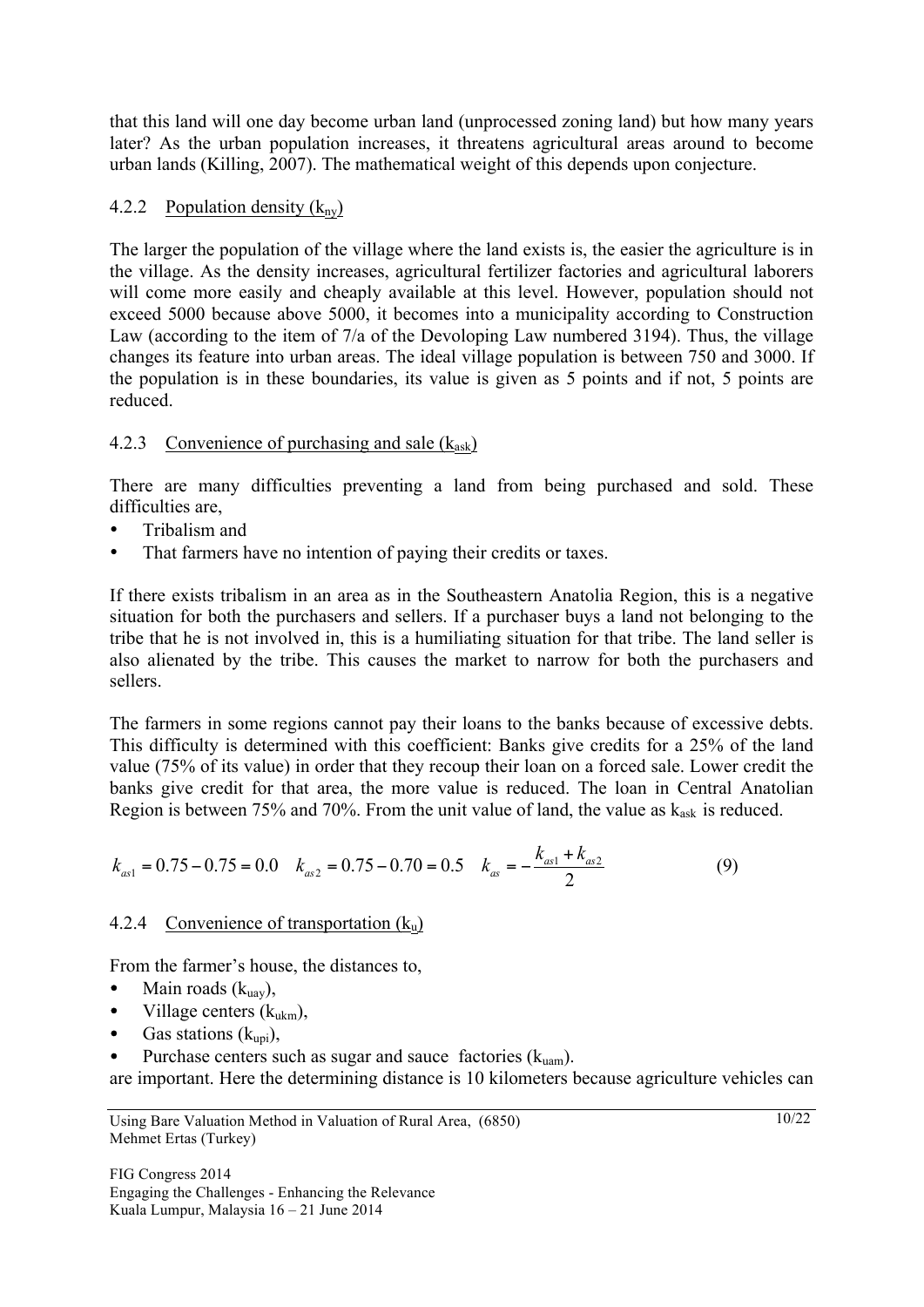move 30 km/h most when empty and 20 km/h when full. Because transportation experts say that travels above 30 minutes tire people and decreases the willingness of working, the distance is found as 10 kilometers (Gocer O, 1989). For these four basic standards, separate scoring table can be made like this:

$$
k_{uay} = (10 - U_k) \times 0.5 \t k_{ukm} = (10 - U_k) \times 0.5
$$
  
\n
$$
k_{upi} = (10 - U_k) \times 0.5 \t k_{uam} = (10 - U_k) \times 0.5
$$
\n(10)

## 4.2.5 Closeness to urban or town  $(k_{kv})$

The distance of land to urban areas is important. The ideal distance is between 50 km and 70 km because if it is closer than 50 km, it loses its agricultural feature and has a transition to urban inter-speculation. Each 8 km after 70 km increases transportation cost (transportation vehicles take 8 km with petrol of 1 liter) . Thus, the cost of product increases 1 point at each 8 km. Therefore, to reflect such distance 1% is reduced.

$$
k_{ky} = \frac{70 - U_k}{8} \, x \, 1 \tag{11}
$$

### 4.2.6 Source of agricultural laborer  $(k_{tik})$

In each step of agricultural facilities (plowing, planting, applying pesticide, hoeing, harvest, etc.) human labor is needed. Therefore, agricultural laborers should be employed if possible from the same village and if not from near villages. If they are coming from another province or area, transportation, accommodation and health expenditures should be met by the property owner as extras. Therefore, if agricultural laborers can be employed from the same village or near villages, 5 points are given and if not 5 points are reduced.

#### 4.2.7 Presence of meadow land  $(k_{\text{mv}})$

In our country, 33% of farmer families only do agriculture and 67% of them both do **agriculture and ranch** [10]. Where these two facilities are done together both reduces expenditures and risk because the necessary forage of non-livestock animals is obtained by meadow land, nutrition input considerably decreases. If meadow land exits in village, 5 points are given and if not 5 points are reduced.

## **4.3 Calculation of Land Value Point (ADP)**

For a land, a scoring is made according to the valuation criteria discussed. The total points are an additional percentage value  $(\%)$  to Presence of land itself. To this percentage value,  $+1$ (100% point) is added for that land. *The land Value Point (ADP=LVP)* is calculated. Land value point is a value point for that land and it is accepted and it exists in each unit field. According to this, ADP cohesion can be formulated like this:

Using Bare Valuation Method in Valuation of Rural Area, (6850) Mehmet Ertas (Turkey)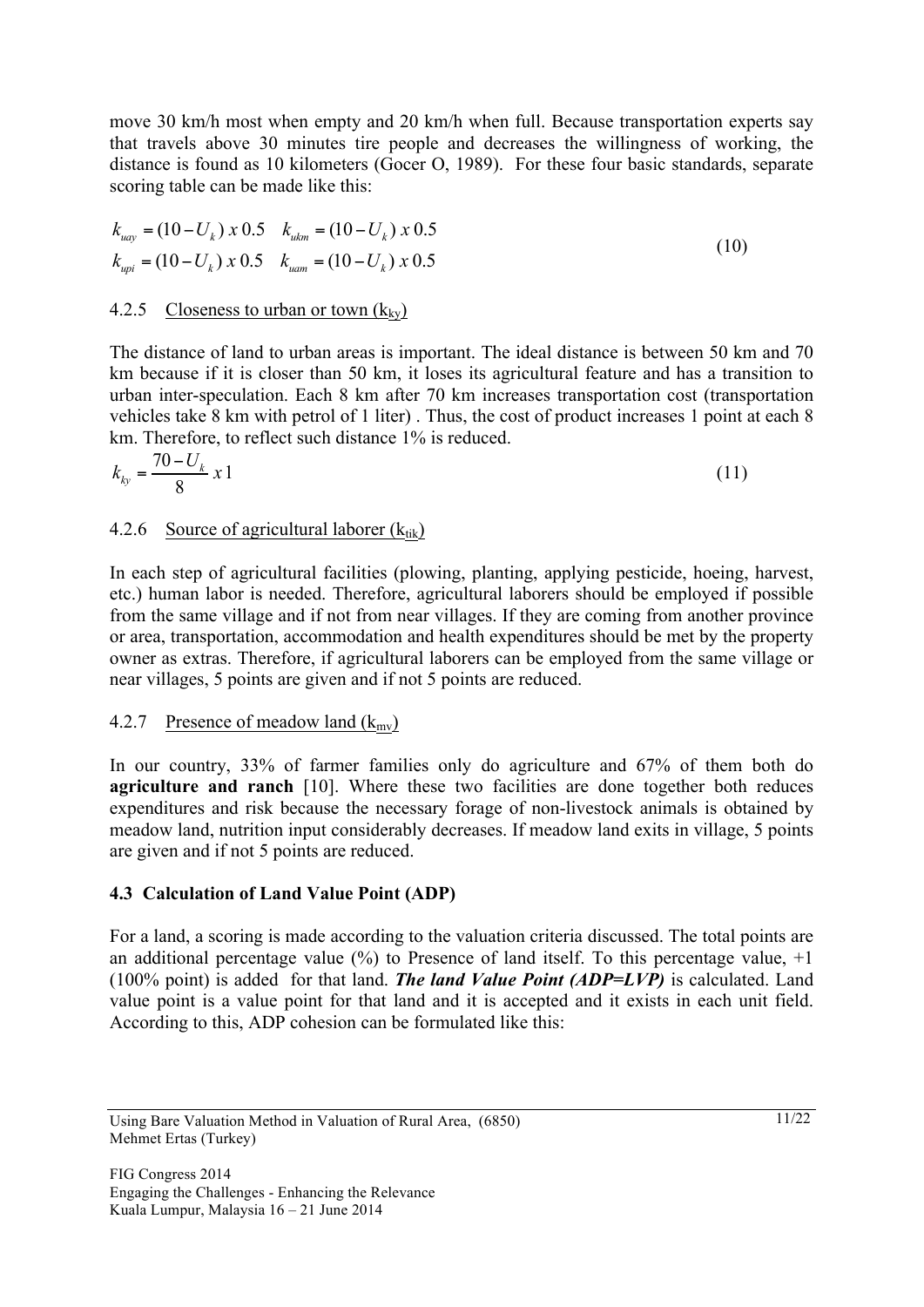$$
ADP_i = 1 + (k_{by\bar{u}p} + k_{yd} + k_{so} + k_{ep\bar{u}q} + k_{ak} - k_b - k_{osyh} \pm k_{ny}
$$
  

$$
-k_{ask} \pm k_{uay} \pm k_{ukm} \pm k_{upi} \pm k_{uam} \pm k_{ky} \pm k_{tik} \pm k_{mv}) x \frac{1}{100}
$$
 (12)

### **5 APPLICATION**

#### **5.1 Describing Application Village**

For this study, for the sale of public domains in Ishak Usagı Village that is dependent to Konya, Celtik district was chosen as the application area. Ishak Usagı Village is to the northeast of Konya at a distance of 210 km to the main road and Konya. It has a surface of 6250 hectare and a population of 850. Also its livelihood is relied on agriculture. It has continental climate, irrigable lands and a large range of products (Map 1).

- K1, K2, Comparison lands
- D1, D2, Lands whose valuation will be made



#### Map 1: The work field

In this village for valuation purposes, the following steps were taken:

- **a)** Farmers in the village mostly purchase lands from government lands,
- **b)** Purchase and sale among the individuals is quite a little,
- **c)** Therefore, 21 of those purchasing from government lands were taken in sample group,
- **d)** Sale values were fixed in September, 2013,
- **e)** Features and valuation information of lands taken into the group are transferred to Table 6,
- **f)** After determining product classes, the abilities to be irrigated, planting plans of these lands, the annual net income of land in each class was calculated according to average planting habits in the village (Table 4 and 5).

Using Bare Valuation Method in Valuation of Rural Area, (6850) Mehmet Ertas (Turkey)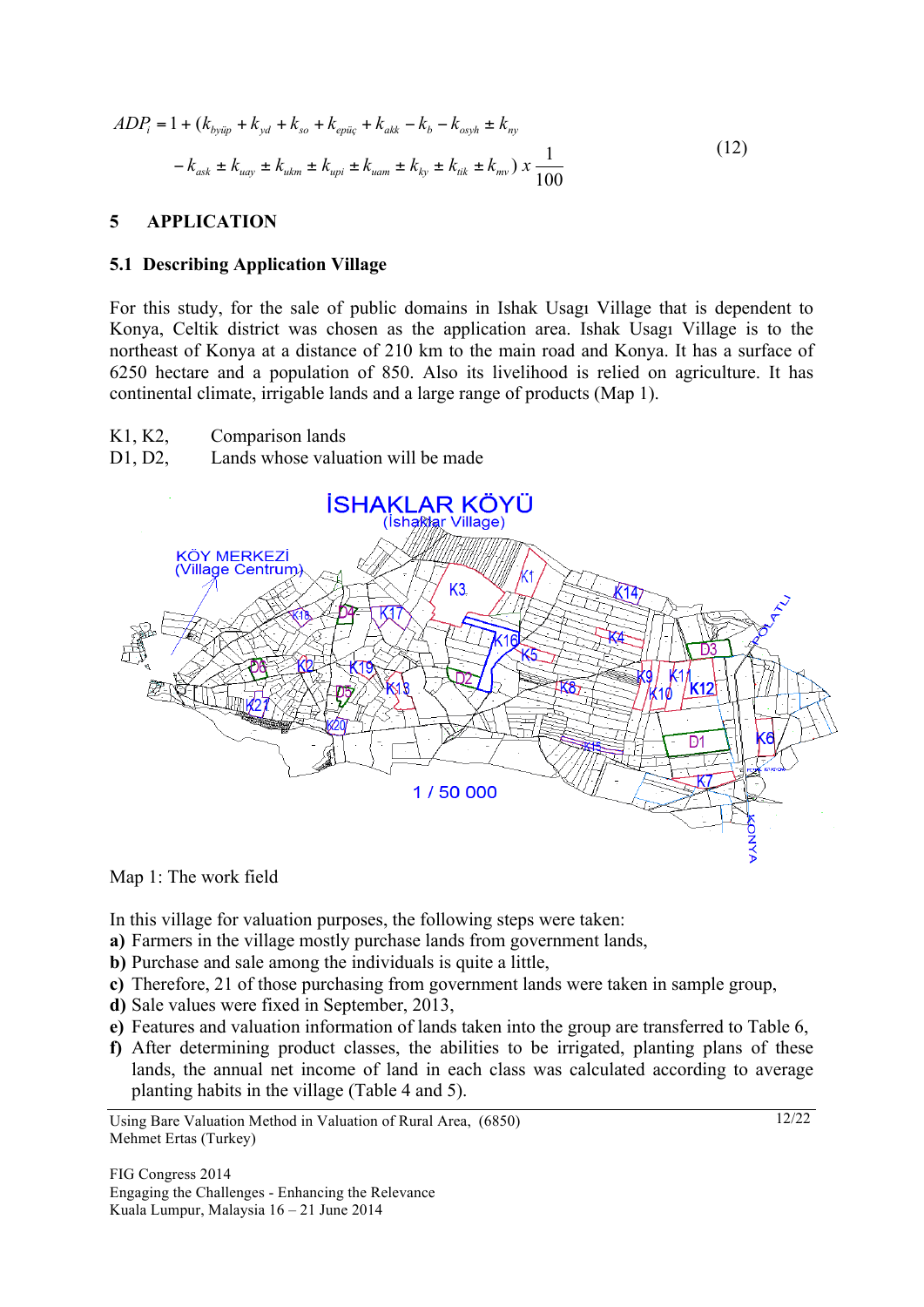Lands in the village are genereally in groups of the  $1<sup>st</sup>$  class watery,  $1<sup>st</sup>$  arid and  $2<sup>nd</sup>$  arid land. According to these groups, net income calcuations unit field (1 decare) were made in Table 4 and 5 according to plannings of land planting that are dominant in the village.

|                                                               | <b>Yield in irrigated</b>    | <b>Yield in arid</b>            | <b>Net Profit Rate</b> | <b>Sale Price</b> |        | <b>Annual Net</b> |
|---------------------------------------------------------------|------------------------------|---------------------------------|------------------------|-------------------|--------|-------------------|
| <b>PLANTS</b>                                                 | (kg/daa)                     | (kg/daa)                        | (%)                    | (TL/kg)           |        | Income(TL/daa)    |
|                                                               | (V <sub>s</sub> )            | $(V_k)$                         | (K)                    | (F)               |        | $G = V_s x K x F$ |
| Wheat                                                         | 500                          | 350                             | 40                     | 0.80              | 160.00 | 112.00            |
| <b>Barley</b>                                                 | 400                          | 250                             | 40                     | 0.65              | 104.00 | 65.00             |
| Wheat straw                                                   | 400                          | 250                             | 90                     | 0.40              | 144.00 | 90.00             |
| <b>Barley straw</b>                                           | 300                          | 180                             | 90                     | 0.35              | 94.50  | 56.70             |
| Sunflower                                                     | 300                          | 200                             | 55                     | 1.35              | 222.75 | 148.50            |
| Sugar beet                                                    | 5000                         | ---                             | 50                     | 0.125             | 312.50 | $---$             |
| <b>NET INCOME</b> (main product)                              | 799.25                       | 325.50                          |                        |                   |        |                   |
| $G_4 = (G_b + G_a + G_{ac} + G_{sp})$                         |                              |                                 |                        |                   |        |                   |
| <b>NET</b> INCOME(side<br>product)                            | 238.50                       | 146.70                          |                        |                   |        |                   |
| $Y = (G_{bs} + G_{as})$                                       |                              |                                 |                        |                   |        |                   |
| <b>TOTAL NET INCOME</b>                                       | 1037.75                      | 472.20                          |                        |                   |        |                   |
| $(TL/da) GNY = GA + GY$                                       |                              |                                 |                        |                   |        |                   |
| <b>ANNUAL NET INCOME</b><br>$(G_N = (G_{NY}/D\ddot{o}n.Sav.)$ | $1037.75/5=207.55$<br>TL/daa | $472.20/4=$<br>118.05<br>TL/daa |                        |                   |        |                   |

Table 4: The regional products growing in  $1<sup>st</sup>$  class watery and arid field and their yield (url-2)

Land planting plan at 1<sup>st</sup> class at watery=  $SB + SF + W + B + F = 5$  years ( $SP + AC + B + A + N$ ) Land plan planting at  $2^{nd}$  class arid= SF+W+B+F =4 years (AC +B + A + N)

| Table 5: The regional products growing in $2nd$ class in arid field and their yield (url-2) |  |  |  |  |
|---------------------------------------------------------------------------------------------|--|--|--|--|
|                                                                                             |  |  |  |  |

| <b>PLANTS</b>                                                    | <b>Yield in arid</b><br>$(kg/daa) (V_k)$ | <b>Net Profit</b><br>Rate<br>$(\frac{6}{6})$ (K) | <b>Sale Price</b><br>$(TL/kg)$ $(F)$ | <b>Annual Net</b><br>Income (TL/daa)<br>$G = V_s x K x F$ |
|------------------------------------------------------------------|------------------------------------------|--------------------------------------------------|--------------------------------------|-----------------------------------------------------------|
| Wheat                                                            | 300                                      | 40                                               | 0.80                                 | 96.00                                                     |
| <b>Barley</b>                                                    | 200                                      | 40                                               | 0.65                                 | 52.00                                                     |
| Wheat straw                                                      | 225                                      | 90                                               | 0.40                                 | 81.00                                                     |
| <b>Barley straw</b>                                              | 150                                      | 90                                               | 0.35                                 | 47.25                                                     |
| <b>NET INCOME</b> (main product)<br>$G_A = (G_b + G_a + G_{ac})$ | 148.00                                   |                                                  |                                      |                                                           |
| <b>NET INCOME</b> (side product)<br>$G_Y = (G_{bs} + G_{as})$    | 128.25                                   |                                                  |                                      |                                                           |
| TOTAL NET INCOME<br>(TL/daa)<br>$G_{NV} = G_A + G_V$             | 276.25                                   |                                                  |                                      |                                                           |
| <b>ANNUAL NET INCOME</b><br>$(G_N = (G_{NY}/D\ddot{o}n.Say.)$    | $276.25/3 =$<br>92.08 TL/daa             |                                                  |                                      |                                                           |

Land planting plan in  $2^{nd}$  class arid = W + B + F = 3 years

Yield and positional points of 21 lands whose valuation are to be made are seen at Table 6 Valuation criteria and land value points of comparison lands in work field were calculated as shown the last line of the table.

Using Bare Valuation Method in Valuation of Rural Area, (6850) Mehmet Ertas (Turkey)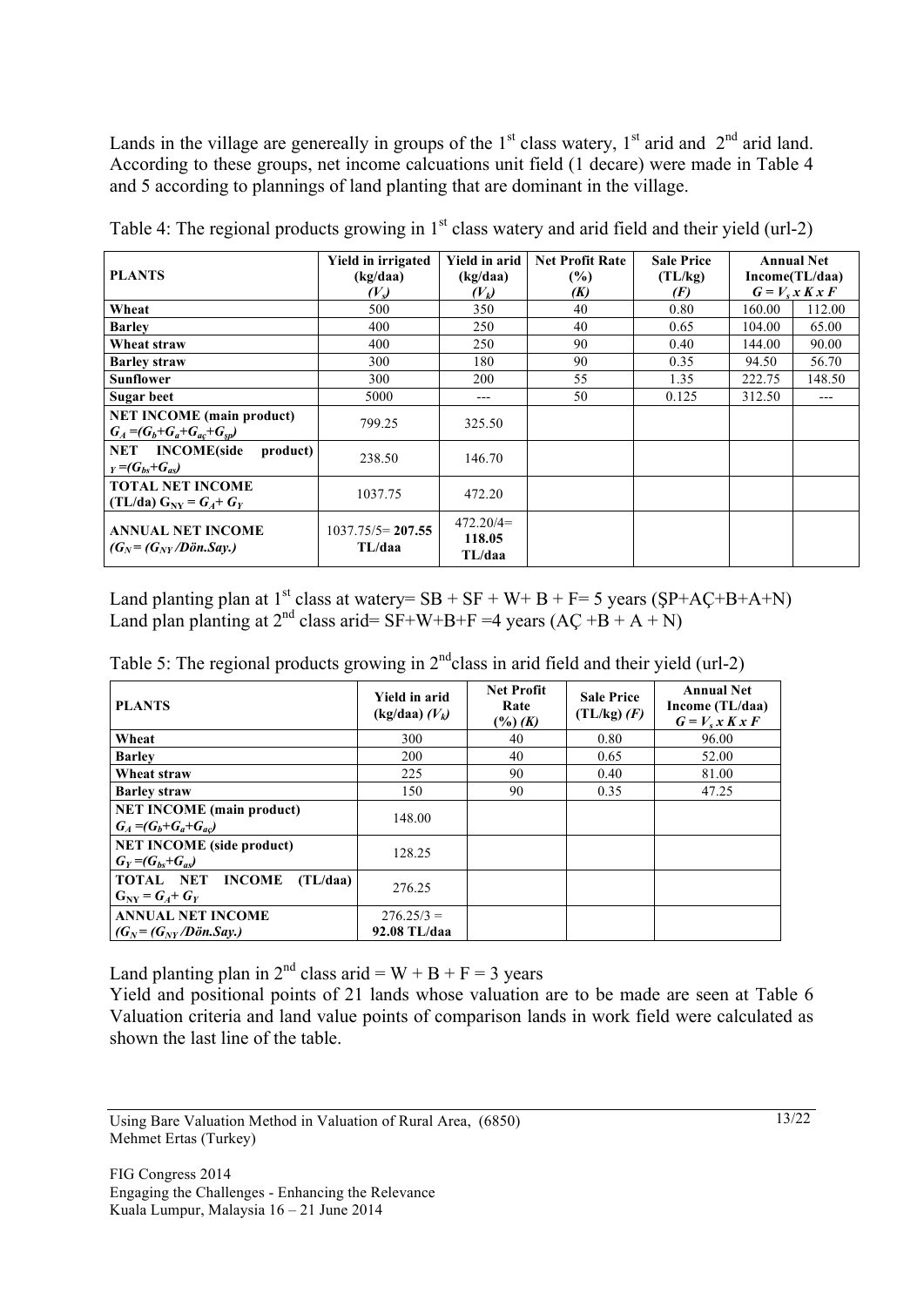| <b>Valuation</b><br>Criteria                   | K1             | K <sub>2</sub> | K3       | K <sub>4</sub> | K5             | <b>K6</b>      | K7           | K8             | K <sub>9</sub> | K10      | <b>K11</b>   | K12            | <b>K13</b> | <b>K14</b>     | K15      | K16            | <b>K17</b>     | <b>K18</b> | K19          | K20          | K <sub>21</sub> |
|------------------------------------------------|----------------|----------------|----------|----------------|----------------|----------------|--------------|----------------|----------------|----------|--------------|----------------|------------|----------------|----------|----------------|----------------|------------|--------------|--------------|-----------------|
| $k_{b\underline{y}\underline{p}\underline{u}}$ | 8              | $\Omega$       | 29       | $\Omega$       | $\theta$       | 5              | 6            | $\Omega$       | $\theta$       | 1        | 2            | $\overline{c}$ | 6          | 4              | $\theta$ | 12             | 1              |            |              |              |                 |
| $k_t$                                          | 5              | 5              | 5        | 5              | 5              | 5              | 5            | 5              | 5              | 5        | 5            | 5              | 5          | 5              | 5        | 5              | 5              | 5          | 5            | 5            | 5               |
| $k_{yd}$                                       |                | $\Omega$       | 1        | $\theta$       | $\Omega$       | $\overline{c}$ | 1            | $\Omega$       | $\Omega$       | $\Omega$ | $\theta$     | $\Omega$       | $\Omega$   | 1              | $\Omega$ | $\overline{2}$ | $\theta$       | $\theta$   | $\mathbf{0}$ | $\theta$     | $\overline{0}$  |
| $k_{so}$                                       | 15             | 3              | 15       | 3              | 3              | 15             | 15           | 3              | 5              | 5        | 5            | 5              | 3          | 15             | 5        | 15             | 3              | 3          | 3            | 3            | 3               |
| $k_{ep\ddot{u}\dot{c}}$                        | 10             | 5              | 10       | 5              | 5              | 10             | 10           | 5              | 10             | 10       | 10           | 10             | 5          | 10             | 5        | 10             | 5              | 5          | 5            | 5            | 5               |
| $k_{akk}$                                      | 15             | 10             | 15       | 10             | 10             | 15             | 15           | 10             | 15             | 15       | 15           | 15             | 10         | 15             | 15       | 15             | 10             | 10         | 10           | 10           | 10              |
| $k_b$                                          | $-5$           | -6             | $-3$     | $-7$           | $-7$           | $-3$           | $-2$         | $-5$           | $-2$           | $-9$     | $-13$        | $-7$           | $-12$      | $-5$           | $-2$     | $-3$           | $-4$           | $-5$       | $-4$         | $-5$         | $-4$            |
| $k_{osyh}$                                     | $\Omega$       | $\Omega$       | $\theta$ | $\Omega$       | $\Omega$       | $\Omega$       | $\theta$     | $\Omega$       | $\Omega$       | $\Omega$ | $\theta$     | $\Omega$       | $\theta$   | $\theta$       | $\Omega$ | $\theta$       | $\theta$       | $\Omega$   | $\Omega$     | $\Omega$     | $\theta$        |
| $k_{n}$                                        | $\theta$       | $\Omega$       | $\Omega$ | $\Omega$       | $\Omega$       | $\theta$       | $\mathbf{0}$ | $\Omega$       | $\Omega$       | $\theta$ | $\mathbf{0}$ | $\theta$       | $\theta$   | $\overline{0}$ | $\Omega$ | $\theta$       | $\theta$       | $\theta$   | $\mathbf{0}$ | $\mathbf{0}$ | $\overline{0}$  |
| $k_{ny}$                                       | 5              | 5              | 5        | 5              | 5              | 5              | 5            | 5              | 5              | 5        | 5            | 5              | 5          | 5              | 5        | 5              | 5              | 5          | 5            | 5            | 5               |
| $k_{ask}$                                      | $-3$           | $-3$           | $-3$     | $-3$           | $-3$           | $-3$           | $-3$         | $-3$           | $-3$           | $-3$     | $-3$         | $-3$           | $-3$       | $-3$           | $-3$     | $-3$           | $-3$           | $-3$       | $-3$         | $-3$         | $-3$            |
| $k_{\underline{u}a\underline{y}}$              | $-5$           | -6             | $-5$     | $-1$           | $-2$           | 5              | 5            | $-1$           | $\overline{2}$ | 3        | 3            | 4              | $-5$       | $-2$           | 3        | $-2$           | $-5$           | $-7$       | $-5$         | $-5$         | $-6$            |
| $k_{ukm}$                                      | $\overline{2}$ | 4              | 3        | $-1$           | $\overline{c}$ | $-3$           | $-2$         | $\overline{2}$ | $-1$           | $-2$     | $-2$         | $-2$           | 3          | $-2$           | $-1$     | $\overline{2}$ | 2              | 3          | 3            | 4            | 5               |
| $\mathbf{k}_{\text{upi}}$                      | $-2$           | $-3$           | $-2$     | $\overline{c}$ | $\Omega$       | 5              | 5            | $\overline{2}$ | 3              | 3        | 3            | $\overline{4}$ |            | 1              | 4        | $\Omega$       | $-3$           | $-4$       | 1            | $-2$         | $-3$            |
| $k_{\text{uam}}$                               | $\overline{2}$ | 4              | 3        | $-1$           | $\overline{2}$ | $-3$           | $-2$         | $\overline{2}$ | $-1$           | $-2$     | $-2$         | $-2$           | 3          | $-2$           | $\Omega$ | 1              | $\overline{c}$ | 2          | 3            | 5            | 5               |
| $k_{ky}$                                       | $-18$          | $-18$          | $-18$    | $-18$          | $-18$          | $-17$          | $-17$        | $-18$          | $-18$          | $-18$    | $-18$        | $-18$          | $-18$      | $-18$          | $-17$    | $-18$          | $-18$          | $-18$      | $-18$        | $-18$        | $-18$           |
| $k_{tik}$                                      | 5              | 5              | 5        | 5              | 5              | 5              | 5            | 5              | 5              | 5        | 5            | 5              | 5          | 5              | 5        | 5              | 5              | 5          | 5            | 5            | 5               |
| $k_{mv}$                                       | 5              | 5              | 5        | 5              | 5              | 5              | 5            | 5              | 5              | 5        | 5            | 5              | 5          | 5              | 5        | 5              | 5              | 5          | 5            | 5            | 5               |
| Value<br>Land<br>Point (ADP)                   | 40             | 10             | 65       | 9              | 12             | 48             | 51           | 17             | 30             | 23       | 20           | 28             | 13         | 34             | 29       | 51             | 10             | 7          | 16           | 15           | 15              |

Table 6: The value points of the comparison lands

After this, the features and sale values of comparison lands were obtained and they were transferred to the Table 7 by being updated.

Using Bare Valuation Method in Valuation of Rural Area, (6850) Mehmet Ertas (Turkey)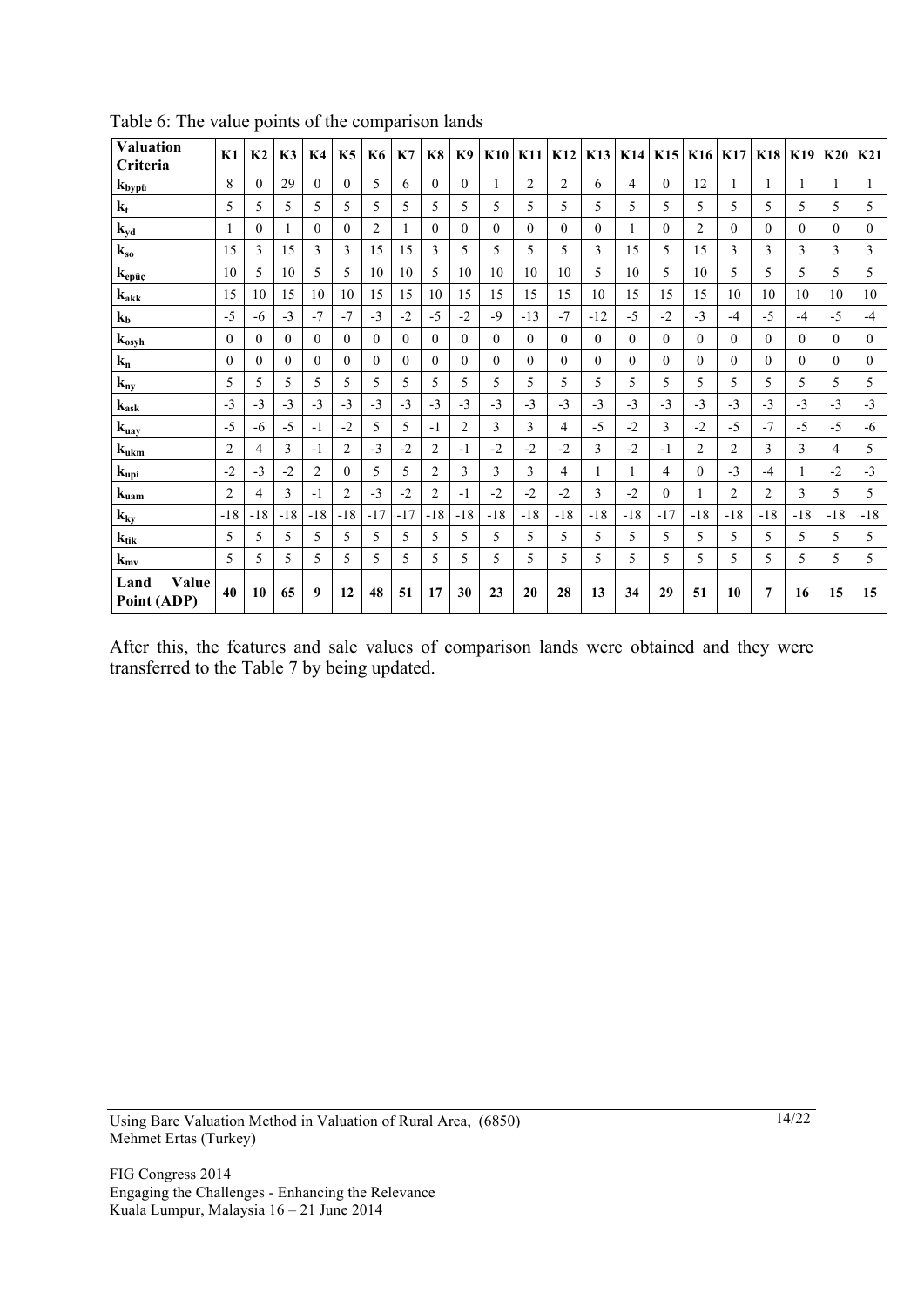| <b>SN</b>       | Area<br>(daa) | Land<br><b>Class</b> | <b>Land Planting Plan</b> | <b>Market Value</b><br>(RB) TL/daa | <b>Annual Income</b><br>(TL/da) | $k=(G_n/D)$ |
|-----------------|---------------|----------------------|---------------------------|------------------------------------|---------------------------------|-------------|
| K1              | 416           | 1. Watery            | $SP + AC + B + A + N$     | 4250                               | 207.55                          | 0.0488      |
| K2              | 60            | 2. Arid              | $B+A+N$                   | 1200                               | 92.08                           | 0.0767      |
| K3              | 1464          | 1. Watery            | $SP+AC+B+A+N$             | 5150                               | 207.55                          | 0.0403      |
| K4              | 188           | 2. Arid              | $B+A+N$                   | 1200                               | 92.08                           | 0.0767      |
| K5              | 186           | 2. Arid              | $B+A+N$                   | 1300                               | 92.08                           | 0.0708      |
| K6              | 299           | 1. Watery            | $SP+AC+B+A+N$             | 4900                               | 207.55                          | 0.0424      |
| K7              | 308           | 1. Watery            | $SP+AC+B+A+N$             | 5000                               | 207.55                          | 0.0415      |
| <b>K8</b>       | 99            | 2. Arid              | $B+A+N$                   | 1500                               | 92.08                           | 0.0614      |
| K9              | 270           | 1. Arid              | $AC+B+A+N$                | 2500                               | 118.05                          | 0.0472      |
| K10             | 344           | 1. Arid              | $AC+B+A+N$                | 2100                               | 118.05                          | 0.0562      |
| K11             | 389           | 1. Arid              | $AC+B+A+N$                | 2000                               | 118.05                          | 0.0590      |
| K12             | 530           | 1. Arid              | $AC+B+A+N$                | 2300                               | 118.05                          | 0.0513      |
| K13             | 253           | 2. Arid              | $B+A+N$                   | 1300                               | 92.08                           | 0.0708      |
| K14             | 206           | 1. Watery            | $SP+AC+B+A+N$             | 4000                               | 207.55                          | 0.0519      |
| K15             | 106           | 1. Arid              | $AC+B+A+N$                | 2500                               | 118.05                          | 0.0472      |
| K16             | 619           | 1. Watery            | $SP+AC+B+A+N$             | 4750                               | 207.55                          | 0.0437      |
| <b>K17</b>      | 321           | 2. Arid              | $B+A+N$                   | 1250                               | 92.08                           | 0.0737      |
| <b>K18</b>      | 114           | 2. Arid              | $B+A+N$                   | 1200                               | 92.08                           | 0.0767      |
| K19             | 140           | 2. Arid              | $B+A+N$                   | 1300                               | 92.08                           | 0.0708      |
| K20             | 114           | 2. Arid              | $B+A+N$                   | 1350                               | 92.08                           | 0.0682      |
| K <sub>21</sub> | 165           | 2. Arid              | $B+A+N$                   | 1350                               | 92.08                           | 0.0682      |

Table 7: The capitalization interest rate calculation of comparison lands according to the known method

When *k* values in the last column of Table 7 are examined, it is seen that the lowest rate is 0.0403 and the highest rate is 0.0767. Because one capitalization interest rate is calculated for a whole village through the known method, the arithmetic average of all these 21 values should be taken. If arithmetic average of the group where there is difference of 90% between

the lowest and the highest values is taken, the rate of  $k = \frac{G}{D} = 0.0592$  is found ( $m_0 = \pm 0.013$ ),

which is an incorrect result because

- **a)** The rate difference among the values in the group is excessive.
- **b)** In the village, watery and arid fields exist and annual net incomes of these are very different,
- **c)** Lands are located in different places.

For this and such reasons, all the land of the village cannot be accepted equivalent yield and positional and taken at the same group. Instead of this, after their land value points (ADP=LVP), are omitted from all lands, that is to say, they become *bare,* capitalization interest rates of watery and arid lands should be applied separately to their own classes. This calculation is seen at Table 8.

Using Bare Valuation Method in Valuation of Rural Area, (6850) Mehmet Ertas (Turkey)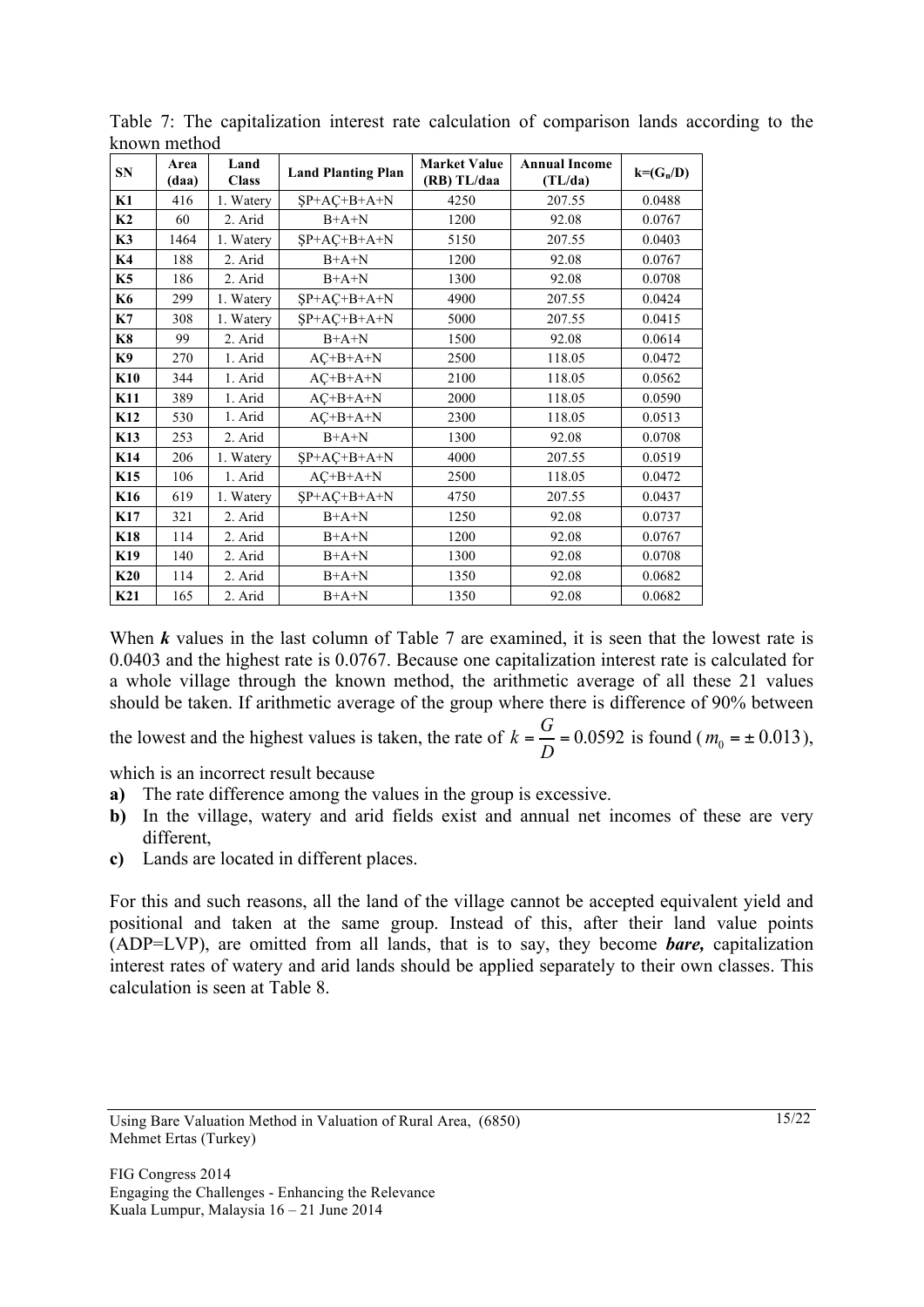| <b>SN</b> | Area<br>(daa) | Land<br><b>Class</b> | <b>Land Planting</b><br>Plan | <b>Market Value</b><br>(RB) TL/daa | Land<br>$(\%)$ LVP | <b>Bare Value</b><br>$YD=R B/(1+ADP)$ | <b>Annual Net</b><br>Income<br>(TL/daa) | $k = (G_n/YD)$ |
|-----------|---------------|----------------------|------------------------------|------------------------------------|--------------------|---------------------------------------|-----------------------------------------|----------------|
| K1        | 416           | 1. Watery            | $SP+AC+B+A+N$                | 4250                               | 40                 | 3035.714                              | 207.55                                  | 0.0684         |
| K2        | 60            | 2. Arid              | $B+A+N$                      | 1200                               | 10                 | 1090.909                              | 92.08                                   | 0.0844         |
| K3        | 1464          | 1. Watery            | $SP+AC+B+A+N$                | 5150                               | 65                 | 3121.212                              | 207.55                                  | 0.0665         |
| K4        | 188           | 2. Arid              | $B+A+N$                      | 1200                               | 9                  | 1100.917                              | 92.08                                   | 0.0836         |
| <b>K5</b> | 186           | 2. Arid              | $B+A+N$                      | 1300                               | 12                 | 1160.714                              | 92.08                                   | 0.0793         |
| K6        | 299           | 1. Watery            | $SP+AC+B+A+N$                | 4900                               | 48                 | 3310.811                              | 207.55                                  | 0.0627         |
| K7        | 308           | 1. Watery            | $SP + AC + B + A + N$        | 5000                               | 51                 | 3311.258                              | 207.55                                  | 0.0627         |
| <b>K8</b> | 99            | 2. Arid              | $B+A+N$                      | 1500                               | 17                 | 1282.051                              | 92.08                                   | 0.0718         |
| K9        | 270           | 1. Arid              | $AC+B+A+N$                   | 2500                               | 30                 | 1923.077                              | 118.05                                  | 0.0614         |
| K10       | 344           | 1. Arid              | $AC+B+A+N$                   | 2100                               | 23                 | 1707.317                              | 118.05                                  | 0.0691         |
| K11       | 389           | 1. Arid              | $AC+B+A+N$                   | 2000                               | 20                 | 1666.667                              | 118.05                                  | 0.0708         |
| K12       | 530           | 1. Arid              | $AC+B+A+N$                   | 2300                               | 28                 | 1796.875                              | 118.05                                  | 0.0657         |
| K13       | 253           | 2. Arid              | $B+A+N$                      | 1300                               | 13                 | 1150.442                              | 92.08                                   | 0.0800         |
| K14       | 206           | 1. Watery            | $SP+AC+B+A+N$                | 4000                               | 34                 | 2985.075                              | 207.55                                  | 0.0695         |
| K15       | 106           | 1. Arid              | $AC+B+A+N$                   | 2500                               | 29                 | 1937.984                              | 118.05                                  | 0.0609         |
| K16       | 619           | 1. Watery            | $SP+AC+B+A+N$                | 4750                               | 51                 | 3145.695                              | 207.55                                  | 0.0660         |
| K17       | 321           | 2. Arid              | $B+A+N$                      | 1250                               | 10                 | 1136.364                              | 92.08                                   | 0.0810         |
| K18       | 114           | 2. Arid              | $B+A+N$                      | 1200                               | $\overline{7}$     | 1121.495                              | 92.08                                   | 0.0821         |
| K19       | 140           | 2. Arid              | $B+A+N$                      | 1300                               | 16                 | 1120.69                               | 92.08                                   | 0.0822         |
| K20       | 114           | 2. Arid              | $B+A+N$                      | 1350                               | 15                 | 1173.913                              | 92.08                                   | 0.0784         |
| K21       | 165           | 2. Arid              | $B+A+N$                      | 1350                               | 15                 | 1173.913                              | 92.08                                   | 0.0784         |

Table 8:The capitalization interest rate of comparison lands considering (ADP) LVP

Bare value is calculated with this cohesion:  $YD = \frac{RB}{(1 + ADP)}$  $=\frac{1}{(1+ADP)}$ (13)

When *k* is examined in the last column, the lowest rate is 0.0609 and the highest rate is 0.0844. The difference between the lowest and highest value is 39% (The difference in the known method was 90%). Main reason for this is that real estate prices are arrived at by cleaning them of positional and yield values. However, there are three groups in 21 values in terms of both land class and the potential of being irrigated. They are:

**a**) For the  $1<sup>st</sup>$  class watery lands k,

**b**) For the  $1<sup>st</sup>$  class arid lands k,

**c**) For the  $2^{nd}$  class arid lands k

Thus, when these data are divided into three groups, capitalization interest rate of *k* should be calculated.

If the market value of any land is to be calculated according to these rates, this cohesion should be used. According to this situation, Table 9 can be formed.

Table 9: The average capitalization calculation considering bare value

Using Bare Valuation Method in Valuation of Rural Area, (6850) Mehmet Ertas (Turkey)

FIG Congress 2014 Engaging the Challenges - Enhancing the Relevance Kuala Lumpur, Malaysia 16 – 21 June 2014

16/22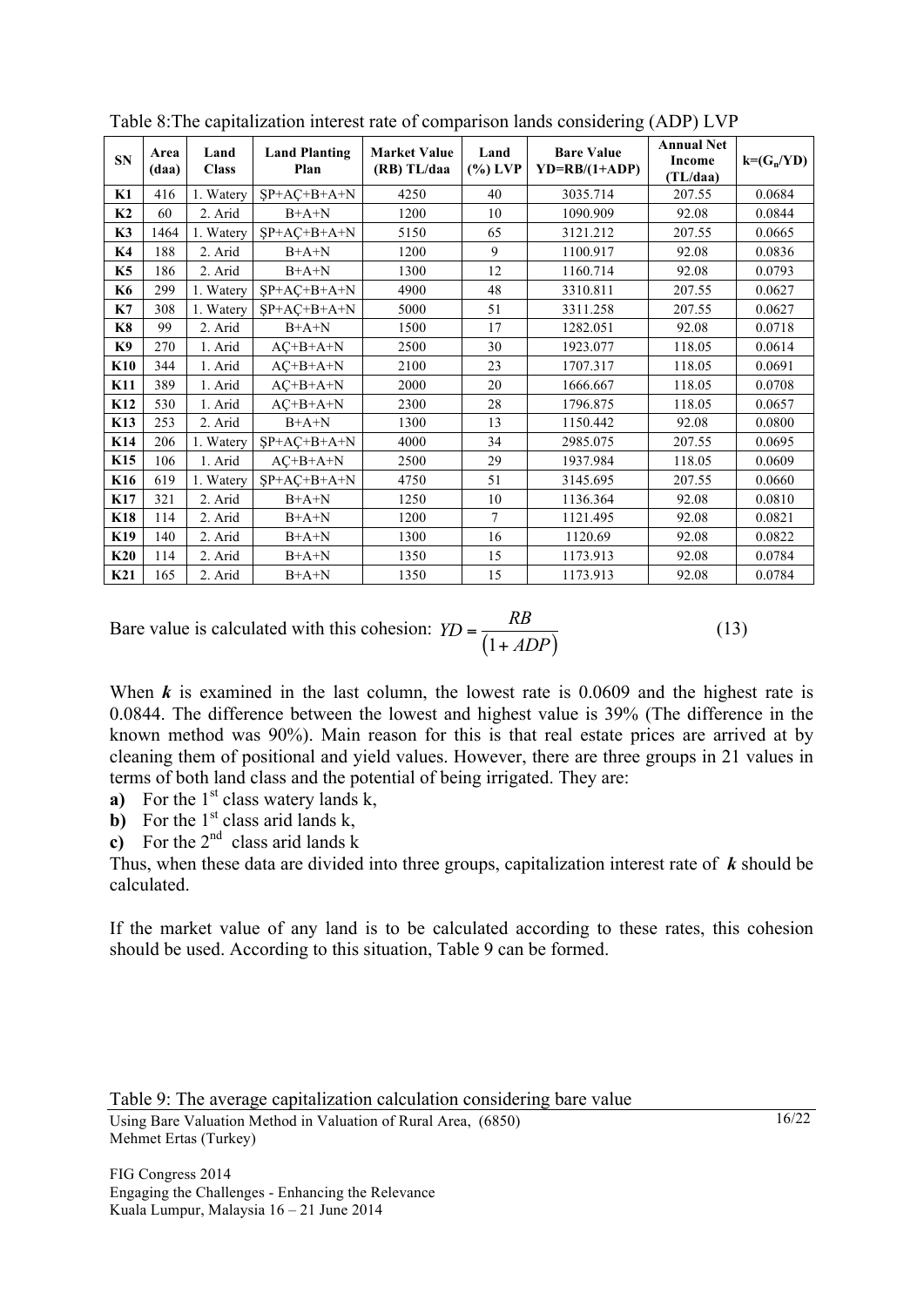| <b>SN</b>       | <b>Land Class</b> | $k = (G_n/VD)$ | $k_{ort}$ | m <sub>0</sub> |  |  |  |  |
|-----------------|-------------------|----------------|-----------|----------------|--|--|--|--|
| <b>K1</b>       | 1. Watery         | 0.0634         |           |                |  |  |  |  |
| K3              | 1. Watery         | 0.0660         |           |                |  |  |  |  |
| K6              | 1. Watery         | 0.0662         | 0.0655    | $\pm 0.003$    |  |  |  |  |
| K7              | 1. Watery         | 0.0618         |           |                |  |  |  |  |
| K14             | 1. Watery         | 0.0695         |           |                |  |  |  |  |
| K <sub>16</sub> | 1. Watery         | 0.0660         |           |                |  |  |  |  |
| K9              | 1. Arid           | 0.0714         |           |                |  |  |  |  |
| <b>K10</b>      | 1. Arid           | 0.0720         |           |                |  |  |  |  |
| K11             | 1. Arid           | 0.0738         | 0.0706    | ± 0.006        |  |  |  |  |
| K <sub>12</sub> | 1. Arid           | 0.0748         |           |                |  |  |  |  |
| K <sub>15</sub> | 1. Arid           | 0.0609         |           |                |  |  |  |  |
| K <sub>2</sub>  | 2. Arid           | 0.0815         |           |                |  |  |  |  |
| K4              | 2. Arid           | 0.0801         |           |                |  |  |  |  |
| K5              | 2. Arid           | 0.0792         |           |                |  |  |  |  |
| <b>K8</b>       | 2. Arid           | 0.0796         |           |                |  |  |  |  |
| <b>K13</b>      | 2. Arid           | 0.0829         | 0.0805    | $\pm 0.002$    |  |  |  |  |
| K17             | 2. Arid           | 0.0810         |           |                |  |  |  |  |
| K18             | 2. Arid           | 0.0821         |           |                |  |  |  |  |
| K19             | 2. Arid           | 0.0822         |           |                |  |  |  |  |
| K20             | 2. Arid           | 0.0784         |           |                |  |  |  |  |
| K21             | 2. Arid           | 0.0784         |           |                |  |  |  |  |

k capitalization rates and the average errors calculated according to the Table 9 are seen in the last two columns. As seen, the average errors are quite low and the lining of k is that the land of highest quality has the lowest rate and the land of lowest quality has the highest rate. This proves us that *the bare valuation method* is scientifically true.

 $k_{\rm 1.3\it{nnf}~sulak} \langle k_{\rm 1.3\it{nnf}~kraq} \langle k_{\rm 2.3\it{nnf}~kraq}$  $0.0655 \left\langle 0.0706 \left\langle 0.0805 \right. \right. \right. \tag{14}$ 

According to these rates, if the market value of any land is desired to be calculated, this cohesion should be used:

$$
RB = YD x (1 + ADP) \quad RB = \frac{G_n}{k_i} x (1 + ADP)
$$

#### **5.2 Application through Bare Value Method**

For the valuations of D1,D2…lands that the General Directorate of National Real Estate offers for sale, land value points (ADP) should be found first (Table 6). After that, market value for valuation is calculated separately according to the cohesions of numbered as 2 and 13 (Table 11). As seen at the last column, there is a difference between the two values that cannot be underestimated. Which one of these two values is the most probable value?

The answer of the question is the one found with number 13 of course because **a)** Calculated value is quite close to the current sale values like K1,K2

Using Bare Valuation Method in Valuation of Rural Area, (6850) Mehmet Ertas (Turkey)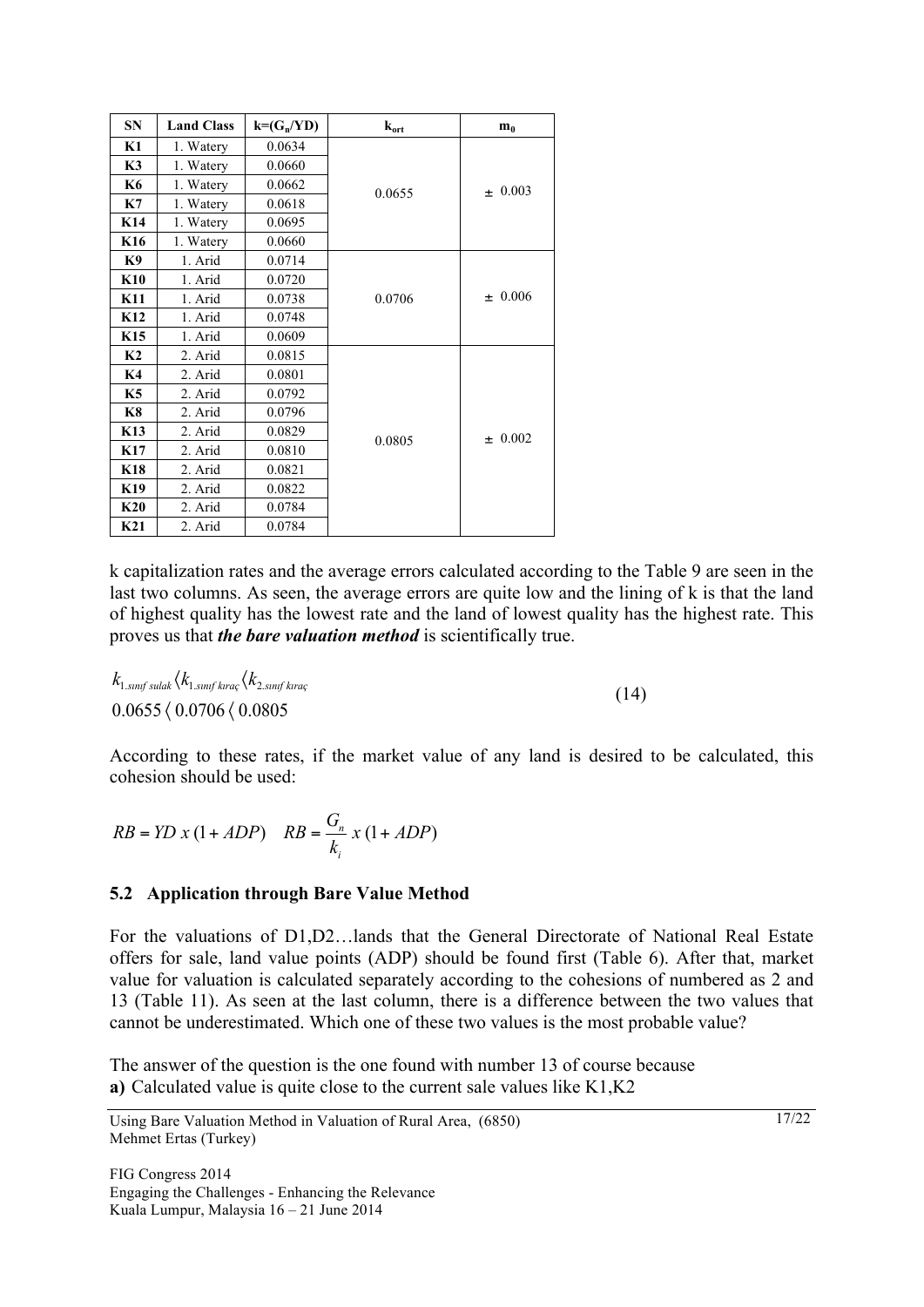**b)** Quadratic average error  $m_0$ = 0.013 found with the number 2 cohesion is bigger than quadratic average errors ( $m_{01}$ = 0.003,  $m_{02}$ = 0.006,  $m_{03}$ = 0.002) found with the number 13, it is usual that there exist quite big variations in values found according to the number 2.

| <b>Valuation Criteria</b>                                                                   | D <sub>1</sub>   | D2             | D <sub>3</sub>   | D <sub>4</sub>   | D <sub>5</sub>   | D <sub>6</sub>   |
|---------------------------------------------------------------------------------------------|------------------|----------------|------------------|------------------|------------------|------------------|
| $\mathbf{k}_{\underline{by}\underline{p}\underline{\ddot{u}}}$                              | 6                | 4              | $\mathbf{1}$     | $\mathbf{1}$     | $\boldsymbol{0}$ | 5                |
| $k_t$                                                                                       | 5                | 5              | 5                | 5                | 5                | 5                |
| $k_{yd}$                                                                                    | 1                | 1              | $\mathbf{0}$     | $\mathbf{0}$     | $\mathbf{0}$     | $\mathbf{0}$     |
| ${\bf k}_{\rm so}$                                                                          | 15               | 15             | 5                | 3                | 3                | 3                |
| $\mathbf{k}_{e \underline{\mathbf{p}} \underline{\ddot{\mathbf{u}}}\underline{\mathbf{c}}}$ | 10               | 10             | 5                | 5                | 5                | 5                |
| ${\bf k}_{\text{a}\text{\it \underline{k}}\text{\it \underline{k}}}$                        | 15               | 15             | 10               | 5                | 5                | 5                |
| $\mathbf{k}_b$                                                                              | $-2$             | $-2$           | $-1$             | $-1$             | $-3$             | $-3$             |
| $k_{o9h}$                                                                                   | $\boldsymbol{0}$ | $\overline{0}$ | $\boldsymbol{0}$ | $\boldsymbol{0}$ | $\overline{0}$   | $\boldsymbol{0}$ |
| $k_{n}$                                                                                     | $\mathbf{0}$     | $\mathbf{0}$   | $\mathbf{0}$     | $\mathbf{0}$     | $\mathbf{0}$     | $\mathbf{0}$     |
| ${\bf k_{ny}}$                                                                              | 5                | 5              | 5                | 5                | 5                | 5                |
| $\mathbf{k}_{\rm ask}$                                                                      | $-3$             | $-3$           | $-3$             | $-3$             | $-3$             | $-3$             |
| $\mathbf{k}_{\text{u$                                                                       | 4                | $-6$           | $-2$             | $-4$             | $-2$             | $-7$             |
| $\mathbf{k}_{\text{u}\underline{\text{k}}\underline{\text{m}}}$                             | $-4$             | 3              | $-2$             | $-2$             | 4                | 5                |
| $\mathbf{k}_{\underline{\text{upi}}}$                                                       | 5                | $\mathbf{1}$   | 4                | $-3$             | $-1$             | $-3$             |
| $\mathbf{k}_{\mathrm{uam}}$                                                                 | $\overline{c}$   | $\overline{2}$ | $-2$             | $\overline{c}$   | 3                | $\overline{4}$   |
| ${\bf k_{ky}}$                                                                              | -                | $\overline{a}$ | $\overline{a}$   | $\overline{a}$   | $\overline{a}$   | $\overline{a}$   |
| ${\bf k}_{\rm tik}$                                                                         | 5                | 5              | 5                | 5                | 5                | 5                |
| $k_{\text{my}}$                                                                             | 5                | 5              | 5                | 5                | 5                | 5                |
| <b>Land Value Point(ADP)</b>                                                                | 51               | 42             | 17               | 5                | 5                | 14               |

Table 10: The valuation points of lands whose valuation will be made

|  |                                                                        |  |  |  | Table 11: The features and sale values of the lands whose valuation will be made and |  |  |
|--|------------------------------------------------------------------------|--|--|--|--------------------------------------------------------------------------------------|--|--|
|  | capitalization interest rate calculation according to the known method |  |  |  |                                                                                      |  |  |

| <b>SN</b>      | Area<br>(daa) | Land<br><b>Class</b> | <b>Land Planting</b><br>Plan | <b>Annual Net</b><br>Income<br>(TL/daa) | <b>LVP</b> | $RB=(G_n/k)$<br>(cohesion 2) | $RB=(G_n/k)(1+ADP)$<br>(cohesion 13) | <b>Difference</b><br>(TL) |
|----------------|---------------|----------------------|------------------------------|-----------------------------------------|------------|------------------------------|--------------------------------------|---------------------------|
| $\mathbf{D}1$  | 663           | 1. Watery            | $SP+AC+B+A+N$                | 207.55                                  | 51         | 3506                         | 4785                                 | 1279                      |
| D2             | 200           | 1. Watery            | $SP+AC+B+A+N$                | 207.55                                  | 42         | 3506                         | 4500                                 | 994                       |
| D <sub>3</sub> | 345           | . Arid               | $AC+B+A+N$                   | 118.05                                  | 17         | 1994                         | 1956                                 | $-38$                     |
| D <sub>4</sub> | 131           | 2. Arid              | $B+A+N$                      | 92.08                                   |            | 1555                         | 1201                                 | $-354$                    |
| D <sub>5</sub> | 101           | 2. Arid              | $B+A+N$                      | 92.08                                   |            | 1555                         | 1201                                 | $-354$                    |
| D <sub>6</sub> | 129           | 2. Arid              | $B+A+N$                      | 92.08                                   | 14         | 1555                         | 1304                                 | $-251$                    |

#### **6 CONCLUSION**

The real estate valuation in our country concerns many institutions such as:

- **a)** The Municipalities,
- **b)** The Directorate of Land Registry and Cadastre,
- **c)** The Administration of Housing Development,
- **d)** The Provincial Special Administrations,
- **e)** The Provincial Directorates of Agriculture,
- **f)** The Provincial Banks,

18/22

Using Bare Valuation Method in Valuation of Rural Area, (6850) Mehmet Ertas (Turkey)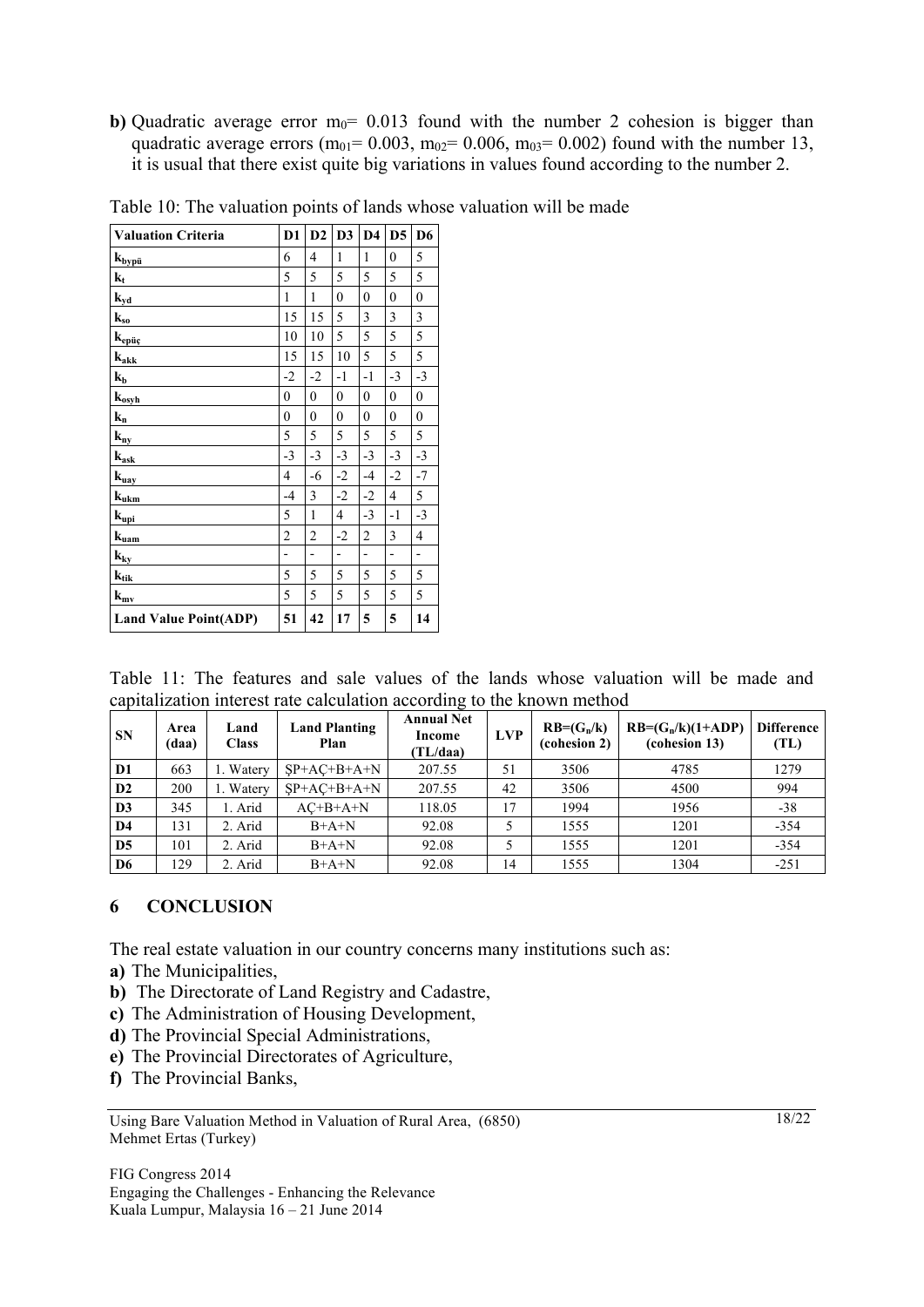#### **g)** Banks,

**h)** The Capital Market Board (CMB).

The legal licensed valuation firms have been serving (especially to the CMB) in our country since 2002. For this reason, institutions need is more of the valuers. Because of this, institutions generally obtain the purchasing and selling data they need for the real estates from the municipalities because the municipalities collect the taxes of the real estates. However, the number of the valuers in municipalities is very limited apart from the metropolitan municipalities. The purchasing and selling data in municipalities is the valuation the owners declare for the taxes of the real estates. These valuations mostly reach one-third of the market values. This causes not only important data loss but also the fact that other institutions obtaining data from these institutions produce incorrect results.

Because of the reasons explained above, the selling values belonging to 21 real estates are not the declaration values but the market values. Therefore, considering that this could affect the result negatively, the market values of 21 real estates are considered as sufficient.

The use of land which is one of the fundamental factors of human life increases day by day for a range of purposes such as urban, industry, transportation and agricultural. The value of agricultural lands is continuously changing because of intense demand and nutrition for agricultural demands from different people. Because of this, the valuation of agricultural lands has gained importance. The valuation of lands is made for various aims such as expropriation, purchasing, credit facility, bank hypothec. Whatever the aim is, as a legal obligation, valuation is made according to the income method in Turkey. However, in these valuations the bland value score and conjecture are being ignored. As understood from the previous part, it is vital that the most possible results are approached if the valuation of rural areas are made according to the *Bare Valuation Method* .

Using Bare Valuation Method in Valuation of Rural Area, (6850) Mehmet Ertas (Turkey)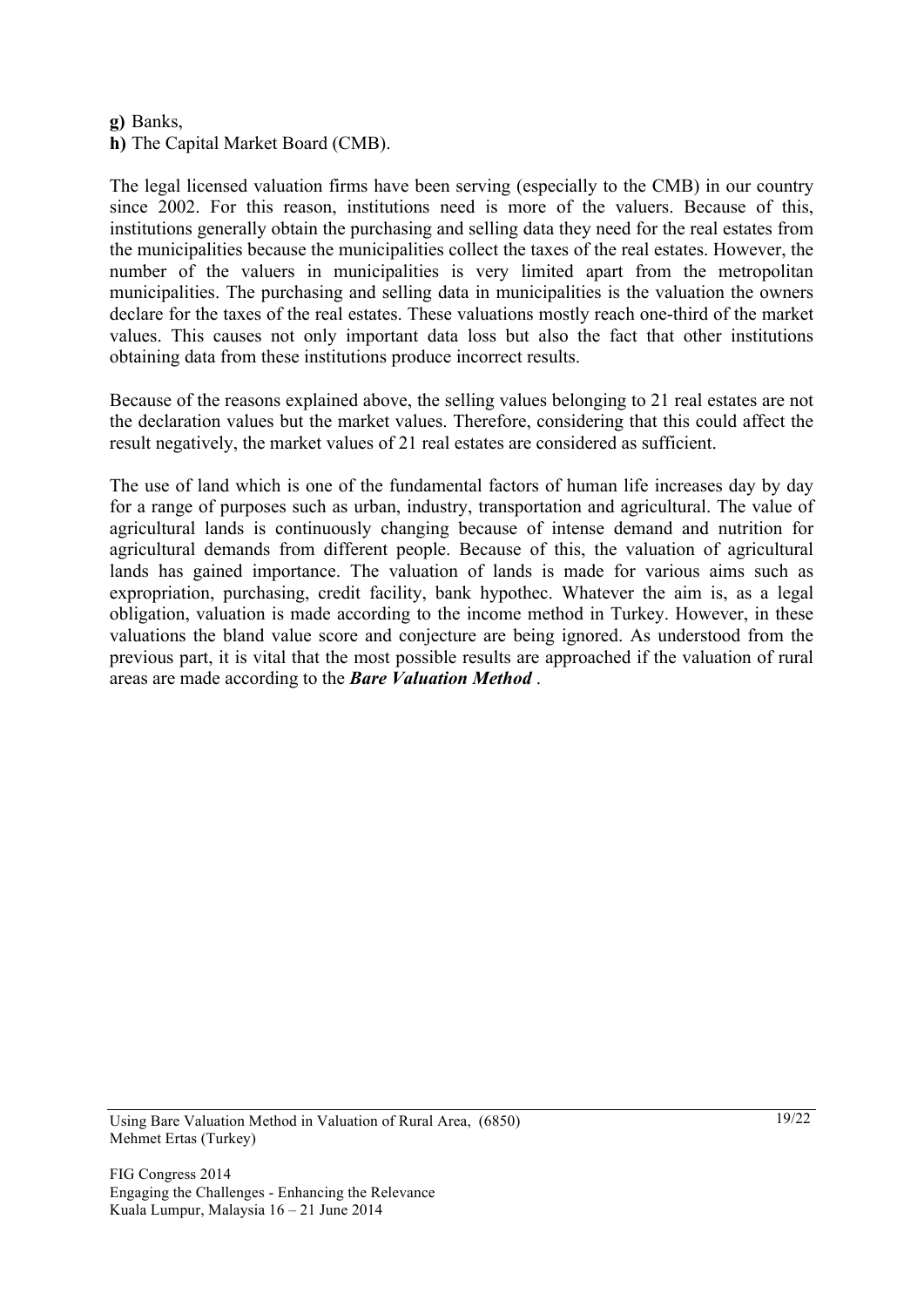## **ABBREVIATIONS**

| A                      | : Barley,                                                                              |
|------------------------|----------------------------------------------------------------------------------------|
| AÇ                     | : Sunflower,                                                                           |
| <b>ADP</b>             | : Land Value Point,                                                                    |
| B                      | : Wheat,                                                                               |
| $C_i$                  | : Total circumference length of land of ideal dimension,                               |
| $C_p$                  | : Total circumference length of land,                                                  |
| $D_{\rm{yd}}$          | : One-year value of structures and equipments,                                         |
| D1, D2                 | : Lands, whose valuation will be made,                                                 |
| daa                    | : Measurement unit for the area $(1000 \text{ m}^2)$ ,                                 |
| $f_d$                  | : Distribution norm field,                                                             |
| $f_p$                  | : Land field,                                                                          |
| $f_i$                  | : Land field of ideal dimension,                                                       |
| $G_n$                  | : One-year net income,                                                                 |
| K1, K2                 | : Comparison lands,                                                                    |
| $\mathbf k$            | : Capitalization interest rate,                                                        |
| $k_{\text{akk}}$       | : The criterion for the potential of land use,                                         |
| $k_{ask}$              | : The criterion for the convenience of purchase and sale,                              |
| $k_b$                  | : The criterion of land shape,                                                         |
| $k_{\text{bypi}}$      | : The criterion of the size of land and the state of being able to produce new parcel, |
| $k_{ep\ddot{\mu}\rho}$ | : The criterion for land planting plan and product diversity,                          |
| $k_{ky}$               | :, The criterion for closeness of land to urban or town,                               |
| $k_{mv}$               | : The criterion for closeness of meadow presence,                                      |
| $k_n$                  | : The criterion for overflow population of urban or town,                              |
| $k_{ny}$               | : The criterion for population density,                                                |
| $k_{osyh}$             | : The criterion for closeness of land to forest boundary and wild animal,              |
| $k_{so}$               | : The criterion of the potential of land for irrigation,                               |
| $k_{tik}$              | : The criterion for source of agricultural laborer of land,                            |
| $k_{\text{uam}}$       | : The criterion for closeness of land to purchasing center,                            |
| $k_{\text{uay}}$       | : The criterion for closeness of land to main road,                                    |
| $k_{ukm}$              | : The criterion for closeness of land to village center,                               |
| $k_{\text{upi}}$       | : The criterion for closeness of land to gas station,                                  |
| $k_{yd}$               | : The criterion for structures and equipments in land,                                 |
| m <sub>0</sub>         | : Quadratic average error,                                                             |
| N                      | : Fallowing,                                                                           |
| <b>RB</b>              | : Market Value,                                                                        |
| ŞP                     | : Sugar beet,                                                                          |
| YD                     | : Bare Value                                                                           |

Using Bare Valuation Method in Valuation of Rural Area, (6850) Mehmet Ertas (Turkey)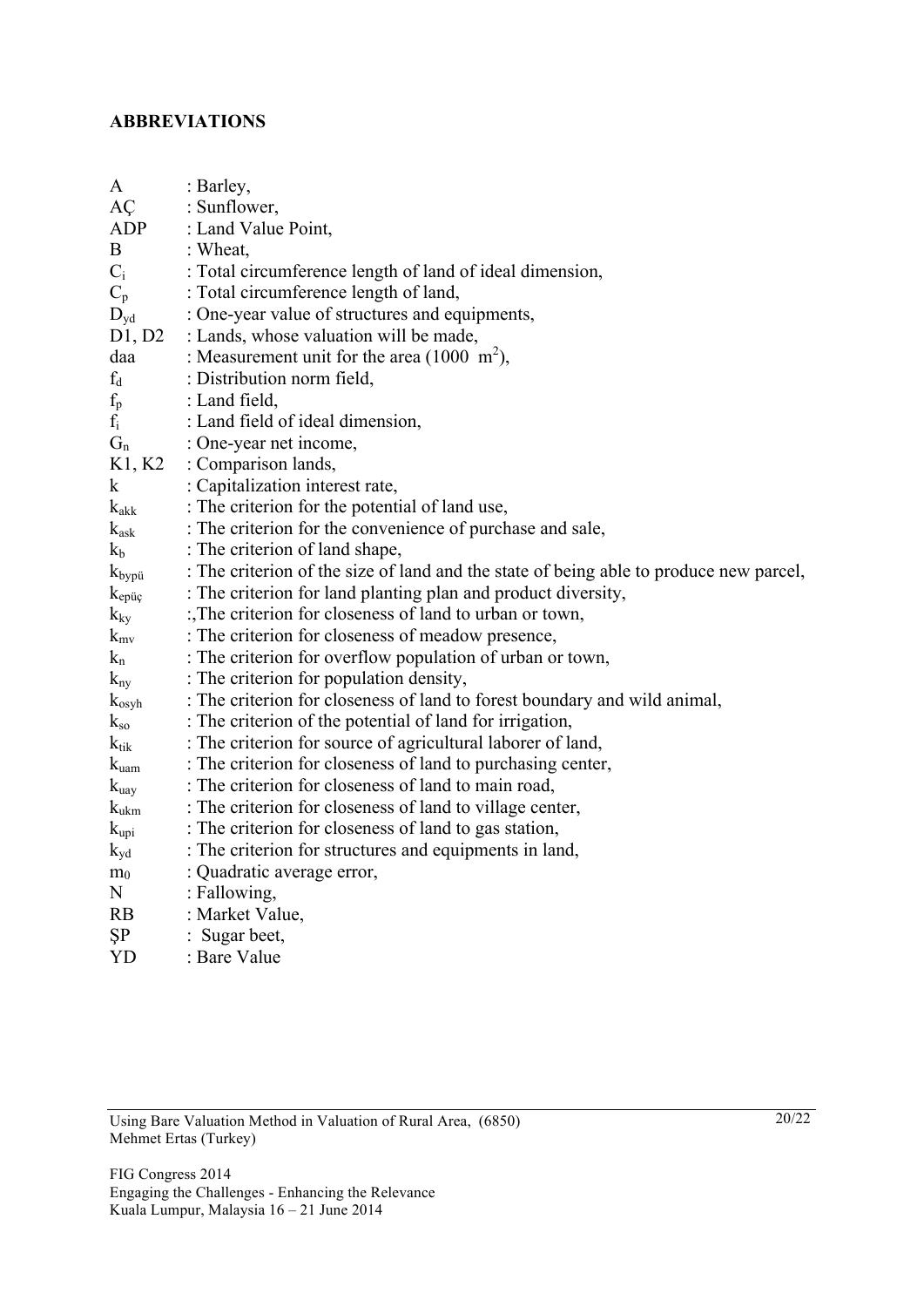### **REFERENCES**

**Açlar A., Cagdas V. 2002,***Taşınmaz (Gayrimenkul) Değerlemesi*, Kitap, HKMO Yayını, ISBN 975-395-551-0, Ankara

**Cagdas V. 2007,***Kamulaştırma Bilirkişiliği Eğitimi,* Sunu, HKMO Yayını, Ankara

**Cay T. 2013,** *Arazi Düzenlemesi ve Mevzuatı*, SÜ Mühendislik Fakültesi yayını, Konya

**Ertas M., 2008,***The Investıgatıon Of The Income Method On Agrıcultural Areas In Turkey And A Method Proposal,* Integrating the Generations, FIG Working Week 2008, Stockholm, Sweden 14-19 June 2008

**Ertas M., Goktepe A., 2011,***Determination of The Valuation Criteria in Rural Areas And The Account of The Scoring Weights of Some,* FIG Working Week 2011 Bridging the Gap between Cultures Marrakech, Morocco, 18-22 May 2011

**Ertas M., 2013,** *Kırsal Alanlarda Taşınmaz Değerlemesinde Bir Yöntem Önerisi: Yalın Değerleme Yöntemi,* TMMOB Harita ve Kadastro Mühendisleri Odası, 14. Türkiye Harita Bilimsel ve Teknik Kurultayı, 14-17 Mayıs 2013, Ankara

**Eves C., 2004,***The use of income valuation methods to value rural property,* International Real Estate Research Symposium (IRES) April 13 to 15, 2004 Kuala Lumpur, Malaysia

**Gocer O., 1989**, Şehirciliğe Giriş, Kitap, Konya DMMA yayını, s:19, Konya

**Kling R. W., 2007,***Hedonic Valuation of Land Protection Methods in the Rural-Urban Fringe: Implications for Cluster Development,* Colorado State University

**Mulayim Z. G., 2008,** *Tarımsal Değer Biçme ve Bilirkişilik*, Kitap, Yetkin Basım Yayım Dağıtım AŞ yayını, ISBN 978-975-464-054-0, Ankara

**Seele W., 1987,** *Boden-und Liegenschaftsbewertung in Lehre und Praxis,* Bonn, p.p. 7-20

**url-1:** http://www.milliemlak.gov.tr/genel-tebligler

**url-2:** http://www.konyatarim.gov.tr/Icerik.aspx?MenuID=348

**url-3:** http://www.tuik.gov.tr/UstMenu.do?metod=temelist

Using Bare Valuation Method in Valuation of Rural Area, (6850) Mehmet Ertas (Turkey)